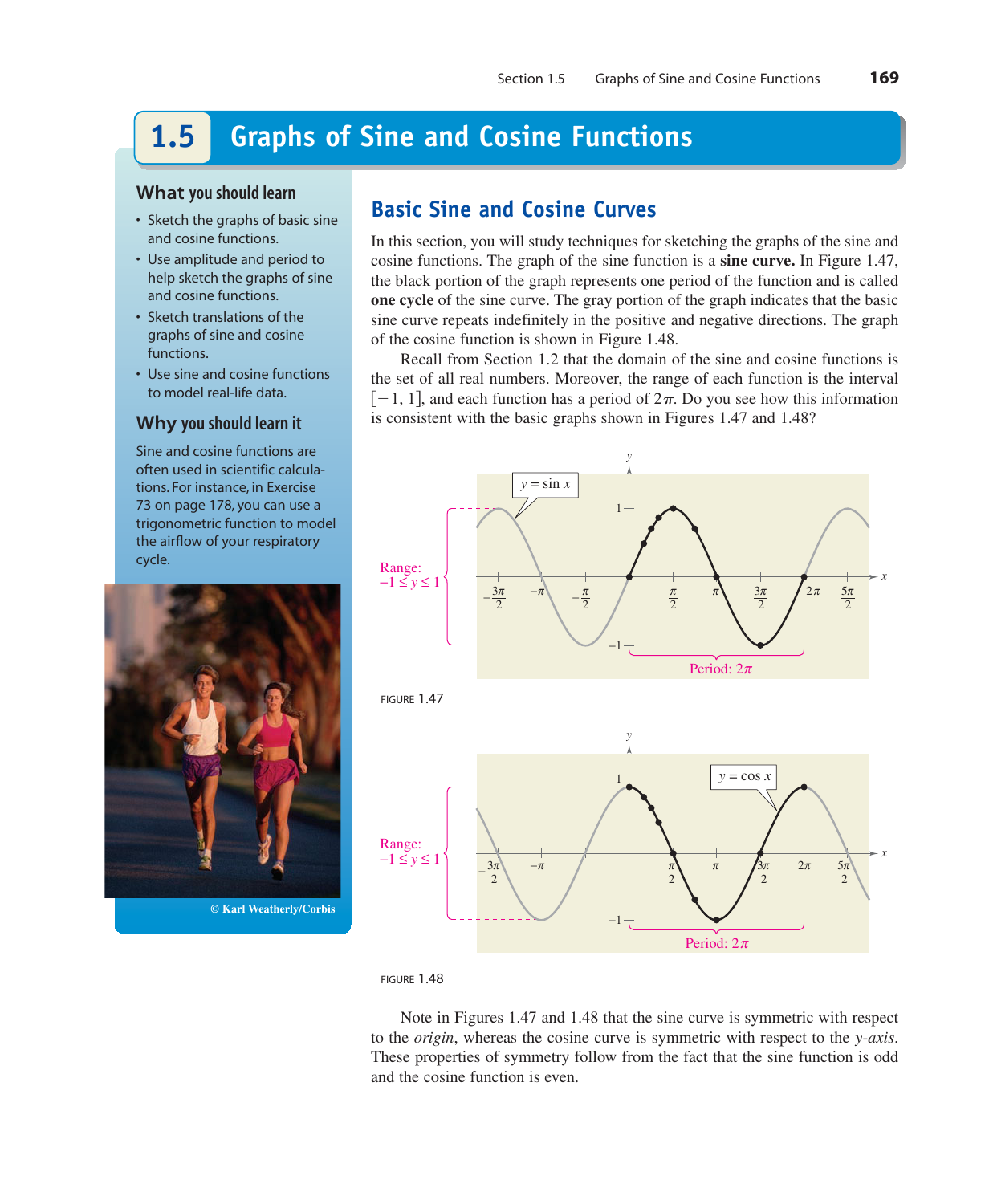



FIGURE 1.49

**Example 1**

### **Using Key Points to Sketch a Sine Curve**

Sketch the graph of  $y = 2 \sin x$  on the interval  $[-\pi, 4\pi]$ .

### **Solution**

Note that

 $y = 2 \sin x = 2(\sin x)$ 

indicates that the y-values for the key points will have twice the magnitude of those on the graph of  $y = \sin x$ . Divide the period  $2\pi$  into four equal parts to get the key points for  $y = 2 \sin x$ .

|         |  | Intercept Maximum Intercept Minimum                                                                                      | Intercept |
|---------|--|--------------------------------------------------------------------------------------------------------------------------|-----------|
| (0, 0), |  | $\left(\frac{\pi}{2}, 2\right), \quad (\pi, 0), \quad \left(\frac{3\pi}{2}, -2\right), \quad \text{and} \quad (2\pi, 0)$ |           |

By connecting these key points with a smooth curve and extending the curve in both directions over the interval  $[-\pi, 4\pi]$ , you obtain the graph shown in Figure 1.50.

### Technology

When using a graphing utility to graph trigonometric functions, pay special attention to the viewing window you use. For instance, try graphing  $y = \frac{\sin(10x)}{10}$  in the standard viewing window in radian mode. What do you observe? Use the zoom feature to find a viewing window that displays a good view of the graph.







Now try Exercise 35.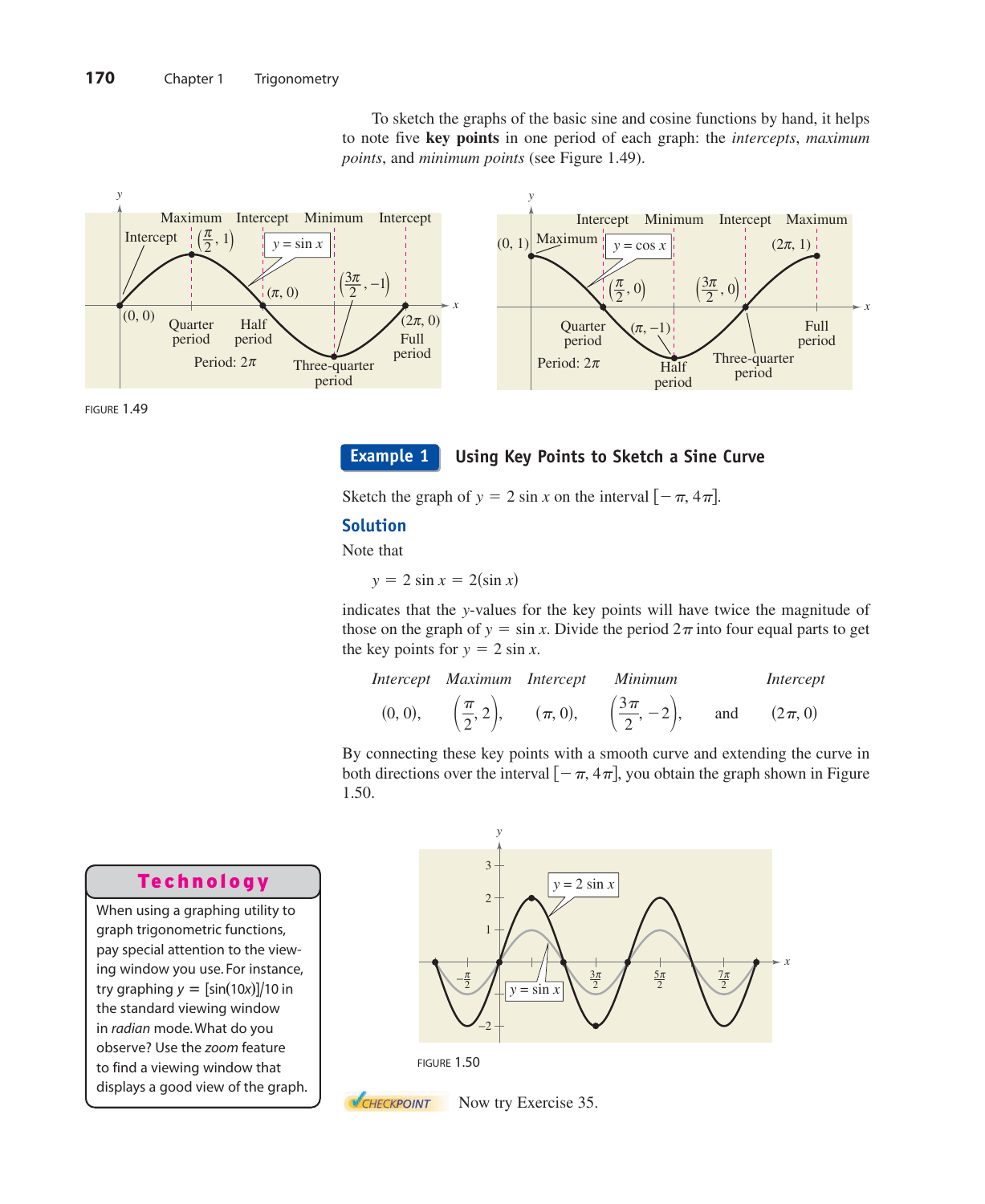# **Amplitude and Period**

In the remainder of this section you will study the graphic effect of each of the constants  $a, b, c$ , and  $d$  in equations of the forms

$$
y = d + a \sin(bx - c)
$$

and

 $y = d + a \cos(bx - c)$ .

A quick review of the transformations you studied in Section P.8 should help in this investigation.

The constant factor *a* in  $y = a \sin x$  acts as a *scaling factor—a vertical stretch* or *vertical shrink* of the basic sine curve. If  $|a| > 1$ , the basic sine curve is stretched, and if  $|a| < 1$ , the basic sine curve is shrunk. The result is that the graph of  $y = a \sin x$  ranges between  $-a$  and a instead of between  $-1$  and 1. The absolute value of *a* is the **amplitude** of the function  $y = a \sin x$ . The range of the function  $y = a \sin x$  for  $a > 0$  is  $-a \le y \le a$ .

### **Definition of Amplitude of Sine and Cosine Curves**

The **amplitude** of  $y = a \sin x$  and  $y = a \cos x$  represents half the distance between the maximum and minimum values of the function and is given by

Amplitude  $= |a|$ .

### **Scaling: Vertical Shrinking and Stretching**

On the same coordinate axes, sketch the graph of each function.

**a.** 
$$
y = \frac{1}{2} \cos x
$$
 **b.**  $y = 3 \cos x$ 

### **Solution**

**a.** Because the amplitude of  $y = \frac{1}{2} \cos x$  is  $\frac{1}{2}$ , the maximum value is  $\frac{1}{2}$  and the minimum value is  $-\frac{1}{2}$ . Divide one cycle,  $0 \le x \le 2\pi$ , into four equal parts to get the key points

Maximum Intercept Minimum Intercept Maximum  
\n
$$
\left(0, \frac{1}{2}\right), \quad \left(\frac{\pi}{2}, 0\right), \quad \left(\pi, -\frac{1}{2}\right), \quad \left(\frac{3\pi}{2}, 0\right), \quad \text{and} \quad \left(2\pi, \frac{1}{2}\right).
$$

**b.** A similar analysis shows that the amplitude of  $y = 3 \cos x$  is 3, and the key points are

Maximum Intercept Minimum Intercept Maximum  
(0, 3), 
$$
\left(\frac{\pi}{2}, 0\right)
$$
,  $(\pi, -3)$ ,  $\left(\frac{3\pi}{2}, 0\right)$ , and  $(2\pi, 3)$ .

The graphs of these two functions are shown in Figure 1.51. Notice that the graph of  $y = \frac{1}{2} \cos x$  is a vertical *shrink* of the graph of  $y = \cos x$  and the graph of  $y = 3 \cos x$  is a vertical *stretch* of the graph of  $y = \cos x$ .

**NOW EXERCISE 37.** Now try Exercise 37.



FIGURE 1.51

### Exploration

Sketch the graph of  $y = \cos bx$ for  $b = \frac{1}{2}$ , 2, and 3. How does the value of  $b$  affect the graph? How many complete cycles occur between 0 and  $2\pi$  for each value of *b*?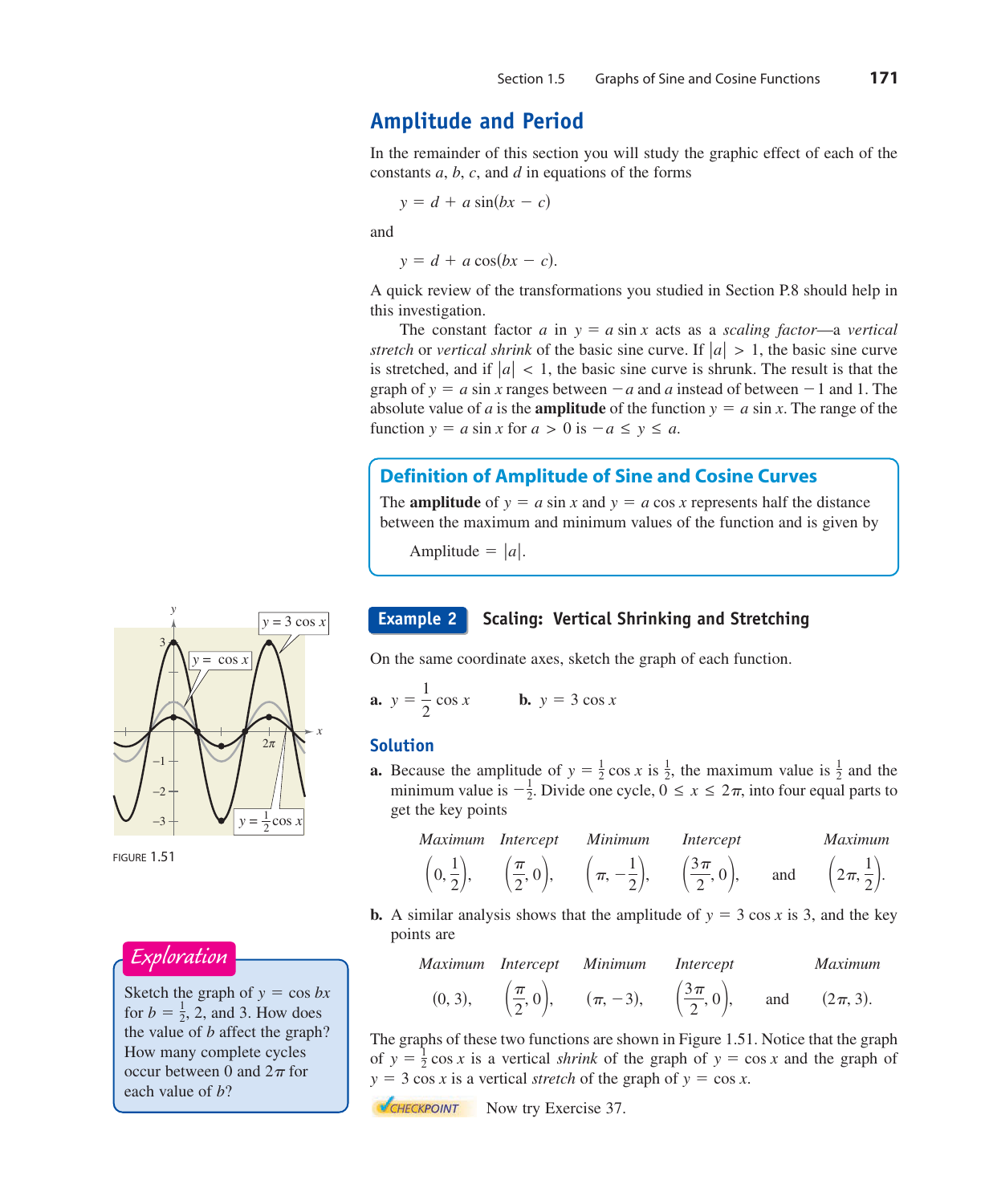





Sketch the graph of

 $y = \sin(x - c)$ 

where  $c = -\frac{\pi}{4}$ , 0, and  $\frac{\pi}{4}$ . How does the value of c affect the graph?

# **STUDY TIP**

In general, to divide a period-interval into four equal parts, successively add "period/4," starting with the left endpoint of the interval. For instance, for the period-interval  $[-\pi/6, \pi/2]$  of length  $2\pi/3$ , you would successively add

$$
\frac{2\pi/3}{4}=\frac{\pi}{6}
$$

to get  $-\pi/6, 0, \pi/6, \pi/3$ , and  $\pi/2$  as the *x*-values for the key points on the graph.

You know from Section P.8 that the graph of  $y = -f(x)$  is a **reflection** in the *x*-axis of the graph of  $y = f(x)$ . For instance, the graph of  $y = -3 \cos x$  is a reflection of the graph of  $y = 3 \cos x$ , as shown in Figure 1.52.

Because  $y = a \sin x$  completes one cycle from  $x = 0$  to  $x = 2\pi$ , it follows that  $y = a \sin bx$  completes one cycle from  $x = 0$  to  $x = 2\pi/b$ .

# **Period of Sine and Cosine Functions**

Let *b* be a positive real number. The **period** of  $y = a \sin bx$  and  $y = a \cos bx$ is given by

Period  $=$   $\frac{2\pi}{b}$ .

Note that if  $0 < b < 1$ , the period of  $y = a \sin bx$  is greater than  $2\pi$  and represents a *horizontal stretching* of the graph of  $y = a \sin x$ . Similarly, if  $b > 1$ , the period of  $y = a \sin bx$  is less than  $2\pi$  and represents a *horizontal shrinking* of the graph of  $y = a \sin x$ . If *b* is negative, the identities  $\sin(-x) = -\sin x$  and  $cos(-x) = cos x$  are used to rewrite the function.

#### **Scaling: Horizontal Stretching Example 3**

Sketch the graph of  $y = \sin \frac{x}{2}$  $\frac{1}{2}$ .

### **Solution**

The amplitude is 1. Moreover, because  $b = \frac{1}{2}$ , the period is

$$
\frac{2\pi}{b} = \frac{2\pi}{\frac{1}{2}} = 4\pi.
$$
 Substitute for *b*.

Now, divide the period-interval [0,  $4\pi$ ] into four equal parts with the values  $\pi$ ,  $2\pi$ , and  $3\pi$  to obtain the key points on the graph.

|         | Intercept Maximum Intercept |              | <i>Minimum</i> |     | Intercept   |
|---------|-----------------------------|--------------|----------------|-----|-------------|
| (0, 0), | $(\pi, 1),$                 | $(2\pi, 0),$ | $(3\pi, -1),$  | and | $(4\pi, 0)$ |

The graph is shown in Figure 1.53.





**NOW EXERCISE 39.** Now try Exercise 39.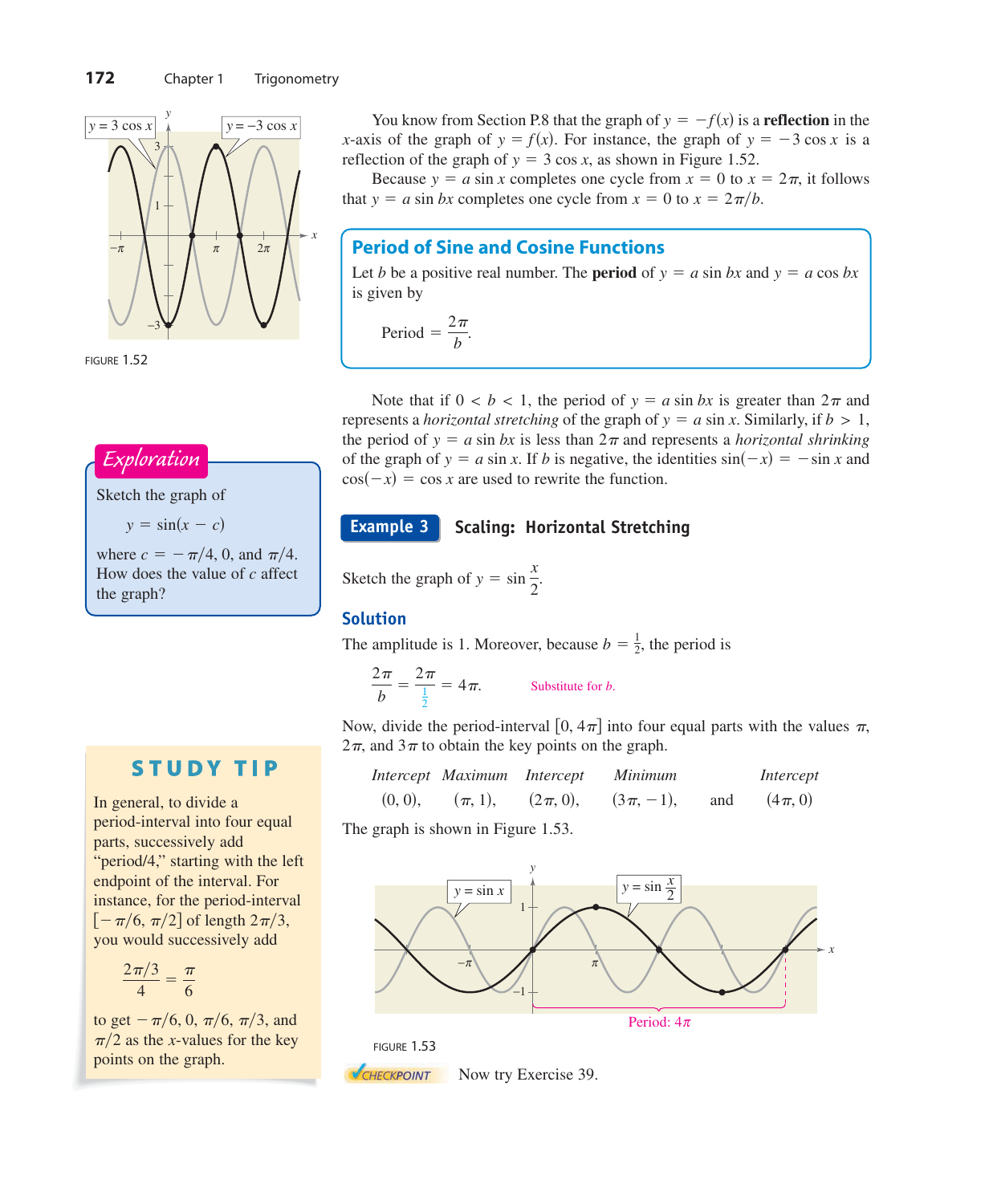# **Translations of Sine and Cosine Curves**

The constant  $c$  in the general equations

and  $y = a \sin(bx - c)$  and  $y = a \cos(bx - c)$ 

creates a *horizontal translation* (shift) of the basic sine and cosine curves. Comparing  $y = a \sin bx$  with  $y = a \sin(bx - c)$ , you find that the graph of  $y = a \sin(bx - c)$  completes one cycle from  $bx - c = 0$  to  $bx - c = 2\pi$ . By solving for x, you can find the interval for one cycle to be

Left endpoint Right endpoint

$$
\frac{c}{b} \le x \le \underbrace{\overbrace{c}_{b} + \frac{2\pi}{b}}_{\text{Period}}.
$$

This implies that the period of  $y = a \sin(bx - c)$  is  $2\pi/b$ , and the graph of  $y = a \sin bx$  is shifted by an amount  $c/b$ . The number  $c/b$  is the **phase shift.** 

### **Graphs of Sine and Cosine Functions**

The graphs of  $y = a \sin(bx - c)$  and  $y = a \cos(bx - c)$  have the following characteristics. (Assume  $b > 0$ .)

Amplitude = 
$$
|a|
$$
 Period =  $\frac{2\pi}{b}$ 

The left and right endpoints of a one-cycle interval can be determined by solving the equations  $bx - c = 0$  and  $bx - c = 2\pi$ .



### **Horizontal Translation**

Sketch the graph of  $y = \frac{1}{2} \sin\left(x - \frac{\pi}{3}\right)$ .

### **Solution**

The amplitude is  $\frac{1}{2}$  and the period is  $2\pi$ . By solving the equations

$$
x - \frac{\pi}{3} = 0 \qquad x = \frac{\pi}{3}
$$

and

$$
x - \frac{\pi}{3} = 2\pi \quad \boxed{\phantom{000000000}} \quad x = \frac{7\pi}{3}
$$

you see that the interval  $\lfloor \pi/3, 7\pi/3 \rfloor$  corresponds to one cycle of the graph. Dividing this interval into four equal parts produces the key points

*Intercept Maximum Intercept Minimum Intercept*  

$$
\left(\frac{\pi}{3}, 0\right)
$$
,  $\left(\frac{5\pi}{6}, \frac{1}{2}\right)$ ,  $\left(\frac{4\pi}{3}, 0\right)$ ,  $\left(\frac{11\pi}{6}, -\frac{1}{2}\right)$ , and  $\left(\frac{7\pi}{3}, 0\right)$ .

The graph is shown in Figure 1.54.

**NOW CHECKPOINT** Now try Exercise 45.



FIGURE 1.54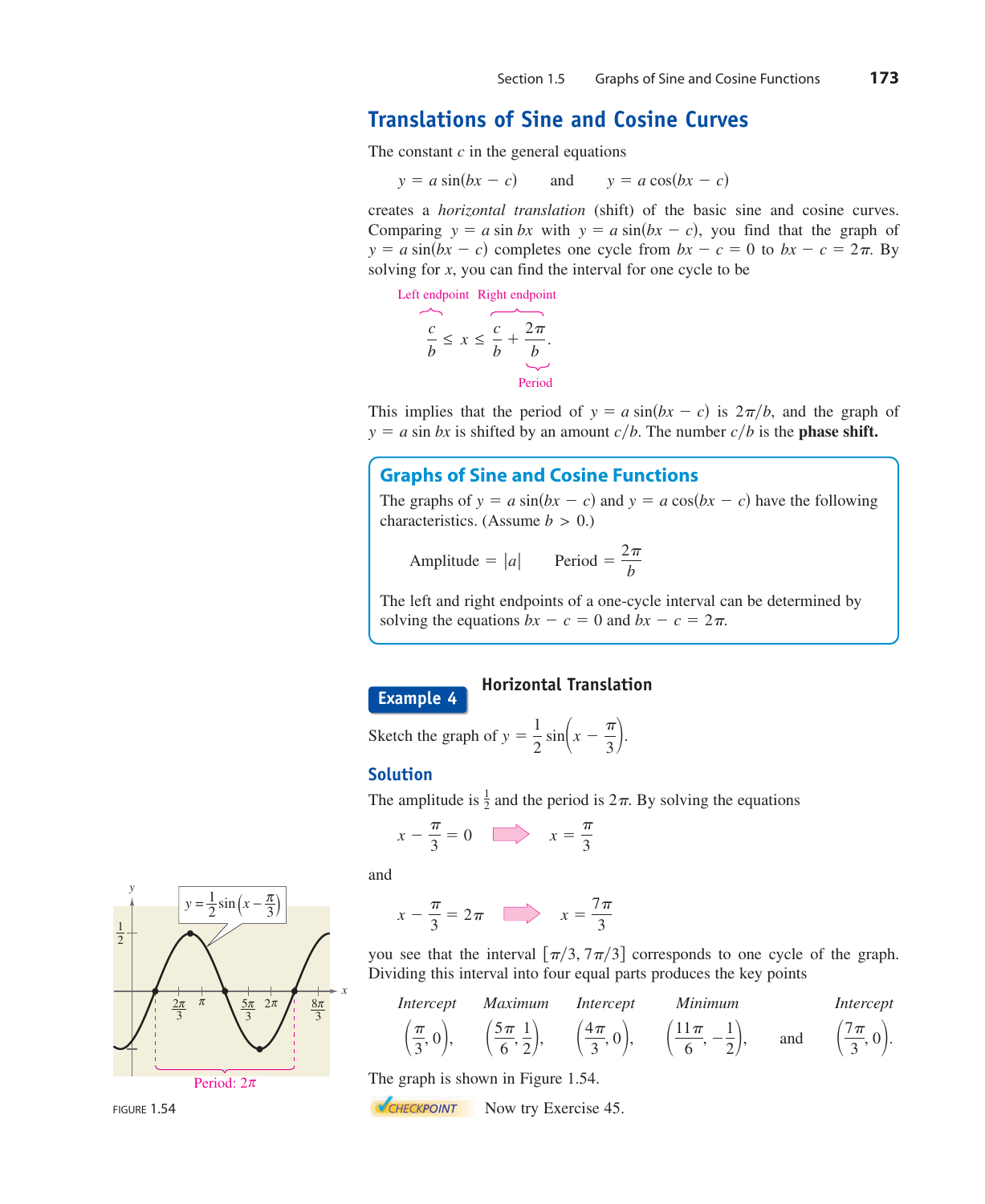

FIGURE 1.55

**Horizontal Translation Example 5**

Sketch the graph of

 $y = -3 \cos(2\pi x + 4\pi)$ .

### **Solution**

and

The amplitude is 3 and the period is  $2\pi/2\pi = 1$ . By solving the equations

$$
2\pi x + 4\pi = 0
$$

$$
2\pi x = -4\pi
$$

$$
x = -2
$$

$$
2\pi x + 4\pi = 2\pi
$$

 $x = -1$  $2\pi x = -2\pi$ 

you see that the interval  $[-2, -1]$  corresponds to one cycle of the graph. Dividing this interval into four equal parts produces the key points

| Minimum Intercept Maximum Intercept                                                                                                                      |  |  | <i>Minimum</i> |
|----------------------------------------------------------------------------------------------------------------------------------------------------------|--|--|----------------|
| $(-2, -3), \quad \left(-\frac{7}{4}, 0\right), \quad \left(-\frac{3}{2}, 3\right), \quad \left(-\frac{5}{4}, 0\right), \quad \text{and} \quad (-1, -3).$ |  |  |                |

The graph is shown in Figure 1.55.

**NOW EXERCISE 47.** Now try Exercise 47.

The final type of transformation is the *vertical translation* caused by the constant  $d$  in the equations

$$
y = d + a \sin(bx - c)
$$
  
and  

$$
y = d + a \cos(bx - c).
$$

The shift is d units upward for  $d > 0$  and d units downward for  $d < 0$ . In other words, the graph oscillates about the horizontal line  $y = d$  instead of about the -axis. *x*

#### **Vertical Translation Example 6**

Sketch the graph of

 $y = 2 + 3 \cos 2x$ .

### **Solution**

The amplitude is 3 and the period is  $\pi$ . The key points over the interval [0,  $\pi$ ] are

$$
(0, 5), \quad (\frac{\pi}{4}, 2), \quad (\frac{\pi}{2}, -1), \quad (\frac{3\pi}{4}, 2), \quad \text{and} \quad (\pi, 5).
$$

The graph is shown in Figure 1.56. Compared with the graph of  $f(x) = 3 \cos 2x$ , the graph of  $y - 2 + 3 \cos 2x$  is shifted upward two units.

**NOW CHECKPOINT** Now try Exercise 53.



FIGURE 1.56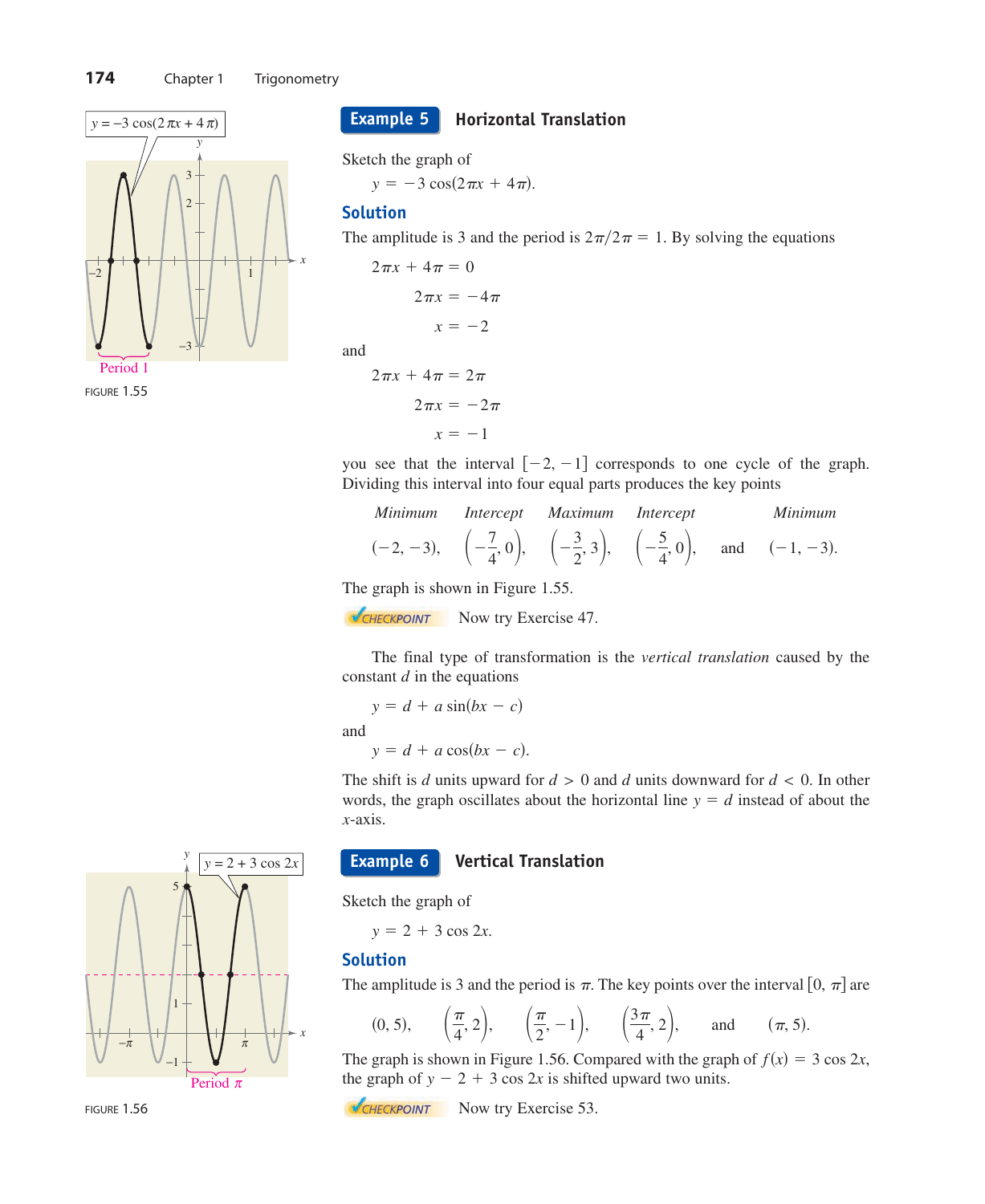# **Mathematical Modeling**

Sine and cosine functions can be used to model many real-life situations, including electric currents, musical tones, radio waves, tides, and weather patterns.

| Time, t  | Depth, $y$ |
|----------|------------|
| Midnight | 3.4        |
| 2. A.M.  | 8.7        |
| 4 A.M.   | 11.3       |
| 6 A.M.   | 9.1        |
| 8 A.M.   | 3.8        |
| 10 A.M.  | 0.1        |
| Noon     | 1.2        |
|          |            |



FIGURE 1.57



FIGURE 1.58

### **Example 7**

### **Finding a Trigonometric Model**



Throughout the day, the depth of water at the end of a dock in Bar Harbor, Maine varies with the tides. The table shows the depths (in feet) at various times during the morning. (Source: Nautical Software, Inc.)

- **a.** Use a trigonometric function to model the data.
- **b.** Find the depths at 9 A.M. and 3 P.M.
- **c.** A boat needs at least 10 feet of water to moor at the dock. During what times in the afternoon can it safely dock?

### **Solution**

**a.** Begin by graphing the data, as shown in Figure 1.57. You can use either a sine or cosine model. Suppose you use a cosine model of the form

 $y = a \cos(bt - c) + d$ .

The difference between the maximum height and the minimum height of the graph is twice the amplitude of the function. So, the amplitude is

$$
a = \frac{1}{2} [(\text{maximum depth}) - (\text{minimum depth})] = \frac{1}{2} (11.3 - 0.1) = 5.6.
$$

The cosine function completes one half of a cycle between the times at which the maximum and minimum depths occur. So, the period is

 $p = 2$ [(time of min. depth) – (time of max. depth)] =  $2(10 - 4) = 12$ 

which implies that  $b = 2\pi/p \approx 0.524$ . Because high tide occurs 4 hours after midnight, consider the left endpoint to be  $c/b = 4$ , so  $c \approx 2.094$ . Moreover, because the average depth is  $\frac{1}{2}(11.3 + 0.1) = 5.7$ , it follows that  $d = 5.7$ . So, you can model the depth with the function given by

 $y = 5.6 \cos(0.524t - 2.094) + 5.7.$ 

**b.** The depths at 9 A.M. and 3 P.M. are as follows.

$$
y = 5.6 \cos(0.524 \cdot 9 - 2.094) + 5.7
$$
  
\n
$$
\approx 0.84 \text{ foot}
$$
  
\n
$$
y = 5.6 \cos(0.524 \cdot 15 - 2.094) + 5.7
$$
  
\n
$$
\approx 10.57 \text{ feet}
$$
  
\n3 PM.

**c.** To find out when the depth y is at least 10 feet, you can graph the model with the line  $y = 10$  using a graphing utility, as shown in Figure 1.58. Using the *intersect* feature, you can determine that the depth is at least 10 feet between 2:42 P.M.  $(t \approx 14.7)$  and 5:18 P.M.  $(t \approx 17.3)$ .

**NOW CHECKPOINT** Now try Exercise 77.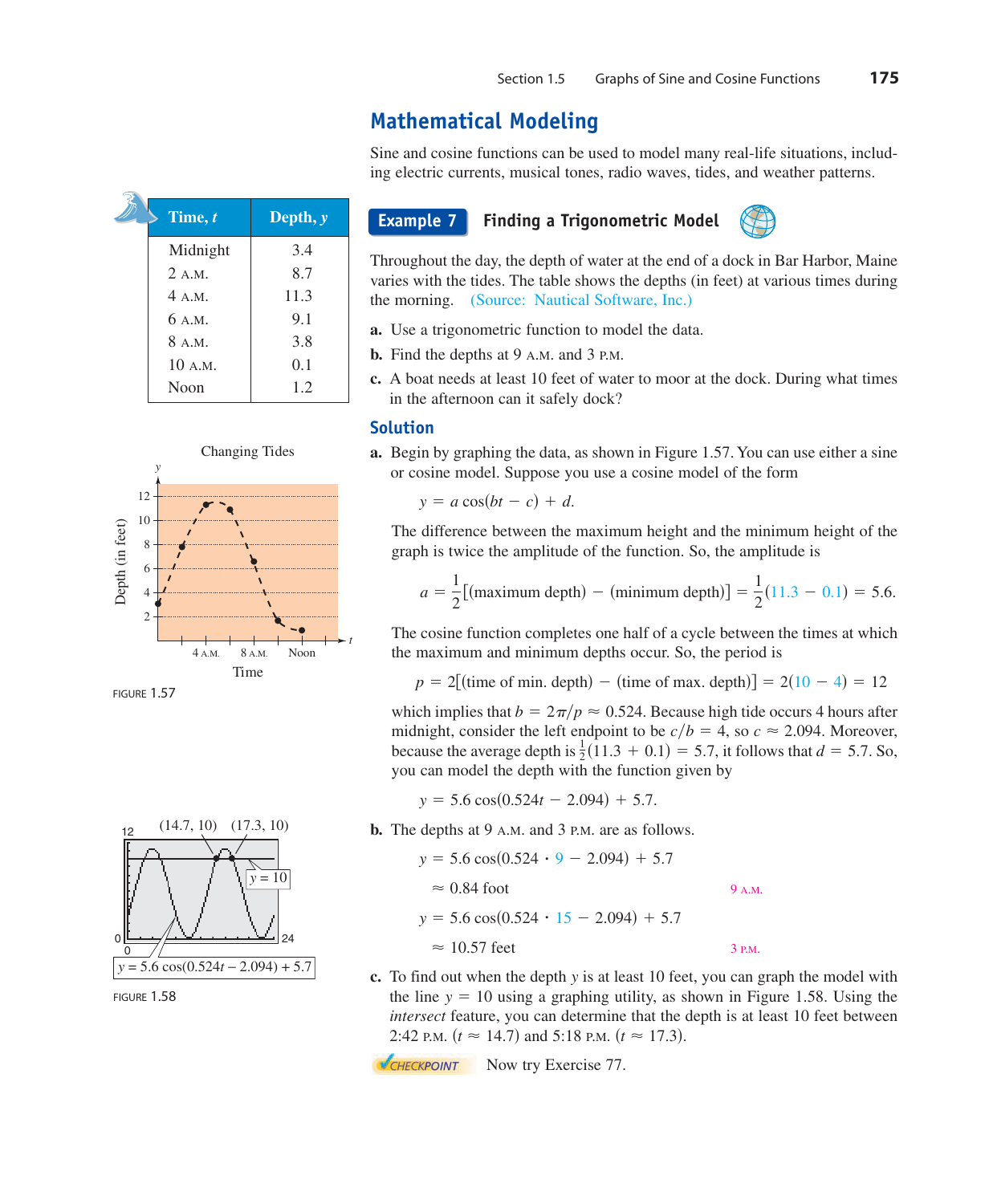# **1.5 Exercises**

**VOCABULARY CHECK:** Fill in the blanks.

- **1.** One period of a sine or cosine function function is called one \_\_\_\_\_\_\_\_ of the sine curve or cosine curve.
- **2.** The \_\_\_\_\_\_\_\_ of a sine or cosine curve represents half the distance between the maximum and minimum values of the function.
- **3.** The period of a sine or cosine function is given by \_\_\_\_\_\_\_\_.
- **4.** For the function given by represents the \_\_\_\_\_\_\_\_ \_\_\_\_\_\_\_\_ of the graph of the function. *c <sup>b</sup> <sup>y</sup> <sup>a</sup>* sin*bx <sup>c</sup>*,
- **5.** For the function given by  $y = d + a \cos(bx c)$ , *d* represents a \_\_\_\_\_\_\_\_\_\_ of the graph of the function.

**PREREQUISITE SKILLS REVIEW:** Practice and review algebra skills needed for this section at **[www.Eduspace.com.](www.Eduspace.com)**

### **In Exercises 1–14, find the period and amplitude.**





3

*y*



**In Exercises 15–22, describe the relationship between the** graphs of f and g. Consider amplitude, period, and shifts.

| 15. $f(x) = \sin x$         | 16. $f(x) = \cos x$         |
|-----------------------------|-----------------------------|
| $g(x) = \sin(x - \pi)$      | $g(x) = \cos(x + \pi)$      |
| 17. $f(x) = \cos 2x$        | <b>18.</b> $f(x) = \sin 3x$ |
| $g(x) = -\cos 2x$           | $g(x) = \sin(-3x)$          |
| 19. $f(x) = \cos x$         | <b>20.</b> $f(x) = \sin x$  |
| $g(x) = \cos 2x$            | $g(x) = \sin 3x$            |
| <b>21.</b> $f(x) = \sin 2x$ | 22. $f(x) = \cos 4x$        |
| $g(x) = 3 + \sin 2x$        | $g(x) = -2 + \cos 4x$       |

**In Exercises 23–26, describe the relationship between the** graphs of f and g. Consider amplitude, period, and shifts.







*x*

*x*





7.  $y = -2 \sin x$ **9.**  $y = 3 \sin 10x$ **11.**  $y = \frac{1}{2} \cos \frac{2x}{3}$  **12.**  $y = \frac{1}{2} \cos \frac{2x}{3}$  **12.**  $y = \frac{5}{2} \cos \frac{x}{4}$  $y = 3 \sin 10x$  **10.**  $y = \frac{1}{3} \sin 8x$  $y = -2 \sin x$  **8.**  $y = -\cos \frac{2x}{3}$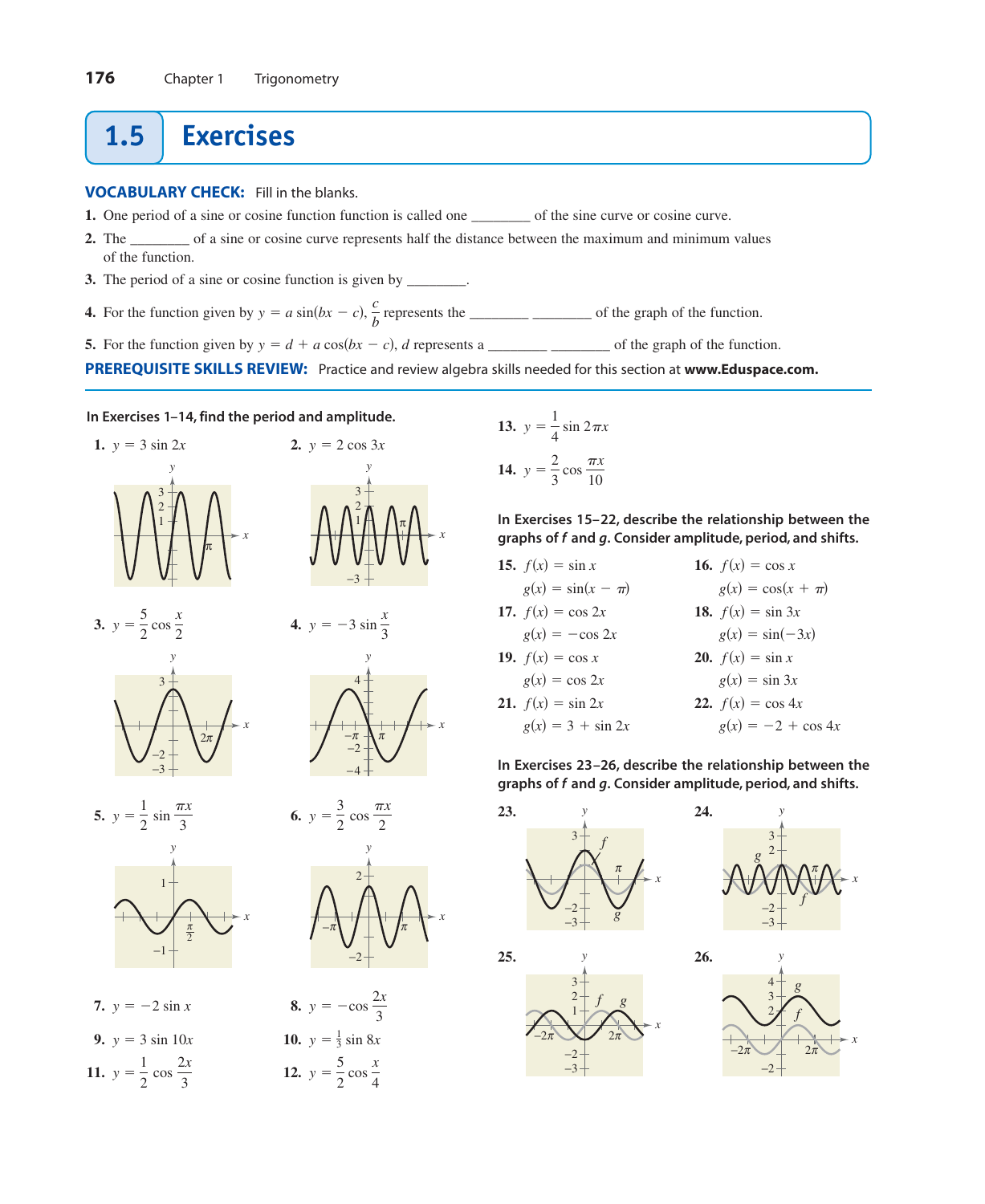In Exercises 27–34, graph f and g on the same set of coor**dinate axes. (Include two full periods.)**

- **28.**  $f(x) = \sin x$ **29.**  $f(x) = \cos x$ **31.**  $f(x) = -\frac{1}{2}\sin{\frac{x}{2}}$ **33.**  $f(x) = 2 \cos x$  $g(x) = 2 \cos(x + \pi)$   $g(x) = -\cos(x - \pi)$ *f<i>(x)* =  $-\cos x$  $g(x) = 3 - \frac{1}{2} \sin \frac{x}{2}$  $g(x) = 1 + \cos x$   $g(x) = -\cos 4x$ *<i>f***</del>** $f(x) = 2 \cos 2x$  $g(x) = \sin \frac{x}{3}$ **27.**  $f(x) = -2 \sin x$  $g(x) = 4 \sin x$ **32.**  $f(x) = 4 \sin \pi x$  $g(x) = 4 \sin \pi x - 3$
- **In Exercises 35–56, sketch the graph of the function. (Include two full periods.)**
- **35.**  $y = 3 \sin x$ **37.**  $y = \frac{1}{3} \cos x$  **38. 39.**  $y = \cos{\frac{x}{2}}$  **40. 41.**  $y = \cos 2\pi x$ **43.**  $y = -\sin \frac{2\pi x}{2}$  **44. 45.**  $y = \sin\left(x - \frac{\pi}{4}\right)$  **46.**  $y = \sin(x - \pi)$ **47.**  $y = 3 \cos(x + \pi)$  **48.**  $y = 4 \cos\left(x + \frac{\pi}{4}\right)$ **49.**  $y = 2 - \sin \frac{2\pi x}{3}$  **50.**  $y = -3 + 5 \cos \frac{\pi t}{12}$ **51.**  $y = 2 + \frac{1}{10} \cos 60 \pi x$  **52.**  $y = 2 \cos x - 3$ **53.**  $y = 3 \cos(x + \pi) - 3$ **54.**  $y = 4 \cos\left(x + \frac{\pi}{4}\right) + 4$ **55.**  $y = \frac{2}{3} \cos\left(\frac{x}{2} - \frac{\pi}{4}\right)$  **56.**  $y = -3 \cos(6x + \pi)$ 3  $y = -\sin \frac{2\pi x}{3}$  **44.**  $y = -10 \cos \frac{\pi x}{6}$ 3 *y* = cos  $2\pi x$  **42.** *y* = sin  $\frac{\pi x}{4}$ 40.  $y = \sin 4x$ **38.**  $y = 4 \cos x$  $y = 3 \sin x$  **36.**  $y = \frac{1}{4} \sin x$

**In Exercises 57–62, use a graphing utility to graph the function. Include two full periods. Be sure to choose an appropriate viewing window.**

**57.** 
$$
y = -2 \sin(4x + \pi)
$$
 **58.**  $y = -4 \sin(\frac{2}{3}x - \frac{\pi}{3})$   
\n**59.**  $y = \cos(2\pi x - \frac{\pi}{2}) + 1$   
\n**60.**  $y = 3 \cos(\frac{\pi x}{2} + \frac{\pi}{2}) - 2$ 

**61.** 
$$
y = -0.1 \sin \left( \frac{\pi x}{10} + \pi \right)
$$
  
**62.**  $y = \frac{1}{100} \sin 120 \pi t$ 

*Graphical Reasoning* In Exercises 63–66, find *a* and *d* for the function  $f(x) = a \cos x + d$  such that the graph of *f* **matches the figure.**



*Graphical Reasoning* In Exercises 67-70, find a, b, and c for the function  $f(x) = a \sin(bx - c)$  such that the graph of **matches the figure.** *f*



In Exercises 71 and 72, use a graphing utility to graph  $y_1$ and  $y_2$  in the interval  $[-2\pi, 2\pi]$ . Use the graphs to find real numbers *x* such that  $y_1 = y_2$ .

**71.** 
$$
y_1 = \sin x
$$
  
\n $y_2 = -\frac{1}{2}$   
\n**72.**  $y_1 = \cos x$   
\n $y_2 = -1$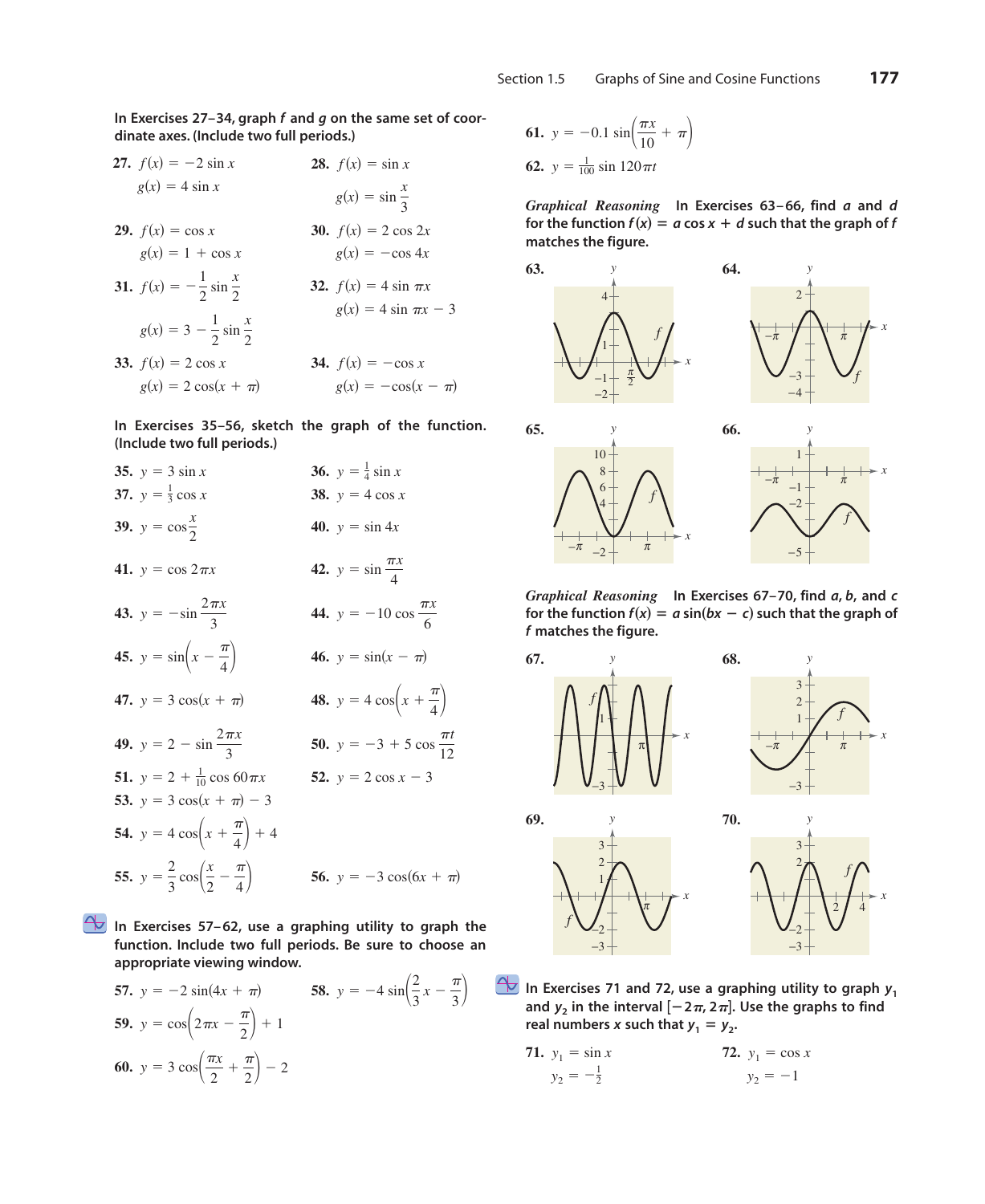**73. Respiratory Cycle** For a person at rest, the velocity v (in liters per second) of air flow during a respiratory cycle (the time from the beginning of one breath to the beginning of

the next) is given by  $v = 0.85 \sin \frac{\pi t}{3}$ , where *t* is the time (in seconds). (Inhalation occurs when  $v > 0$ , and exhalation

occurs when  $v < 0$ .)

- (a) Find the time for one full respiratory cycle.
- (b) Find the number of cycles per minute.
- (c) Sketch the graph of the velocity function.
- **74.** *Respiratory Cycle* After exercising for a few minutes, a person has a respiratory cycle for which the velocity of air

flow is approximated by  $v = 1.75 \sin \frac{\pi t}{2}$ , where t is the time (in seconds). (Inhalation occurs when  $v > 0$ , and

exhalation occurs when  $v < 0$ .) (a) Find the time for one full respiratory cycle.

- (b) Find the number of cycles per minute.
- (c) Sketch the graph of the velocity function.
- **75.** *Data Analysis: Meteorology* The table shows the maximum daily high temperatures for Tallahassee  $T$  and Chicago *C* (in degrees Fahrenheit) for month *t*, with  $t = 1$ corresponding to January. (Source: National Climatic Data Center)

| Month, t       | Tallahassee, T | Chicago, $C$ |
|----------------|----------------|--------------|
| 1              | 63.8           | 29.6         |
| $\overline{c}$ | 67.4           | 34.7         |
| 3              | 74.0           | 46.1         |
| $\overline{4}$ | 80.0           | 58.0         |
| 5              | 86.5           | 69.9         |
| 6              | 90.9           | 79.2         |
| 7              | 92.0           | 83.5         |
| 8              | 91.5           | 81.2         |
| 9              | 88.5           | 73.9         |
| 10             | 81.2           | 62.1         |
| 11             | 72.9           | 47.1         |
| 12             | 65.8           | 34.4         |
|                |                |              |

(a) A model for the temperature in Tallahassee is given by

$$
T(t) = 77.90 + 14.10 \cos\left(\frac{\pi t}{6} - 3.67\right).
$$

Find a trigonometric model for Chicago.

(b) Use a graphing utility to graph the data points and the model for the temperatures in Tallahassee. How well does the model fit the data?

- $\bigcirc$  (c) Use a graphing utility to graph the data points and the model for the temperatures in Chicago. How well does the model fit the data?
	- (d) Use the models to estimate the average maximum temperature in each city. Which term of the models did you use? Explain.
	- (e) What is the period of each model? Are the periods what you expected? Explain.
	- (f) Which city has the greater variability in temperature throughout the year? Which factor of the models determines this variability? Explain.
- **76. Health** The function given by  $P = 100 20 \cos \frac{5\pi t}{2}$ approximates the blood pressure  $P$  (in millimeters) of mercury at time  $t$  (in seconds) for a person at rest. 3
	- (a) Find the period of the function.
	- (b) Find the number of heartbeats per minute.
- **77.** *Piano Tuning* When tuning a piano, a technician strikes a tuning fork for the A above middle C and sets up a wave motion that can be approximated by  $y = 0.001 \sin 880 \pi t$ , where  $t$  is the time (in seconds).
	- (a) What is the period of the function?
	- (b) The frequency f is given by  $f = 1/p$ . What is the frequency of the note?

## Model It

**78. Data Analysis: Astronomy** The percent y of the moon's face that is illuminated on day x of the year 2007, where  $x = 1$  represents January 1, is shown in the table. (Source: U.S. Naval Observatory)

| $\boldsymbol{x}$ | y   |
|------------------|-----|
| 3                | 1.0 |
| 11               | 0.5 |
| 19               | 0.0 |
| 26               | 0.5 |
| 32               | 1.0 |
| 40               | 0.5 |

- (a) Create a scatter plot of the data.
- (b) Find a trigonometric model that fits the data.
- (c) Add the graph of your model in part (b) to the scatter plot. How well does the model fit the data?
- (d) What is the period of the model?
- (e) Estimate the moon's percent illumination on March 12, 2007.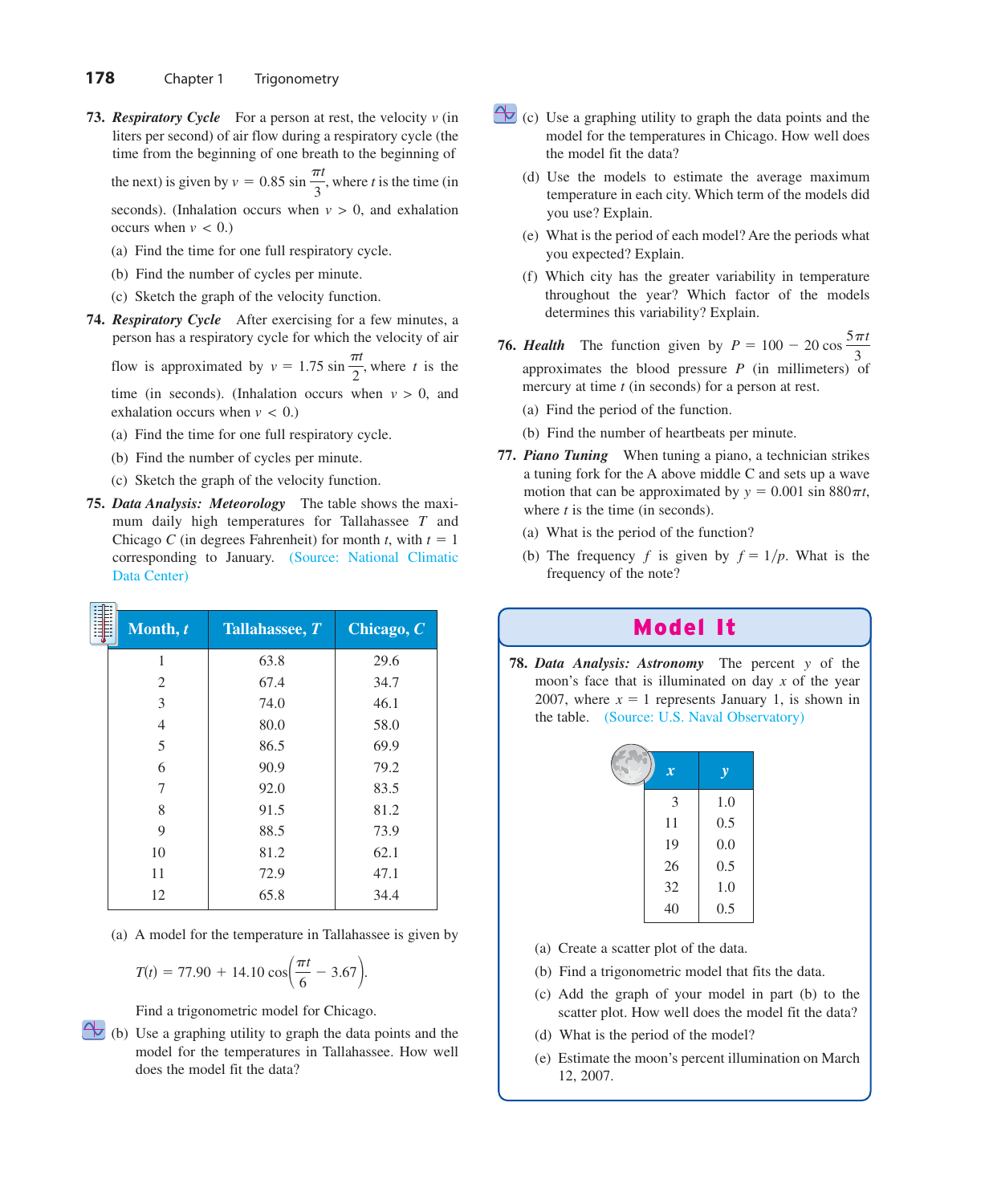**79. Fuel Consumption** The daily consumption C (in gallons) of diesel fuel on a farm is modeled by

$$
C = 30.3 + 21.6 \sin \left( \frac{2\pi t}{365} + 10.9 \right)
$$

where *t* is the time (in days), with  $t = 1$  corresponding to January 1.

- (a) What is the period of the model? Is it what you expected? Explain.
- (b) What is the average daily fuel consumption? Which term of the model did you use? Explain.
- $\leftrightarrow$  (c) Use a graphing utility to graph the model. Use the graph to approximate the time of the year when consumption exceeds 40 gallons per day.
- **80.** *Ferris Wheel* A Ferris wheel is built such that the height *h* (in feet) above ground of a seat on the wheel at time *t* (in seconds) can be modeled by

$$
h(t) = 53 + 50 \sin\left(\frac{\pi}{10}t - \frac{\pi}{2}\right).
$$

- (a) Find the period of the model. What does the period tell you about the ride?
- (b) Find the amplitude of the model. What does the amplitude tell you about the ride?
- $\leftrightarrow$  (c) Use a graphing utility to graph one cycle of the model.

### *Synthesis*

*True or False?* **In Exercises 81– 83, determine whether the statement is true or false. Justify your answer.**

- **81.** The graph of the function given by  $f(x) = \sin(x + 2\pi)$ translates the graph of  $f(x) = \sin x$  exactly one period to the right so that the two graphs look identical.
- **82.** The function given by  $y = \frac{1}{2} \cos 2x$  has an amplitude that is twice that of the function given by  $y = \cos x$ .
- **83.** The graph of  $y = -\cos x$  is a reflection of the graph of  $y = \sin(x + \pi/2)$  in the *x*-axis.
- **84.** *Writing* Use a graphing utility to graph the function given by  $y = d + a \sin(bx - c)$ , for several different values of a, *b*, *c*, and *d*. Write a paragraph describing the changes in the graph corresponding to changes in each constant.

*Conjecture* In Exercises 85 and 86, graph f and g on the **same set of coordinate axes. Include two full periods. Make a conjecture about the functions.**

**85.** 
$$
f(x) = \sin x
$$
,  $g(x) = \cos\left(x - \frac{\pi}{2}\right)$   
\n**86.**  $f(x) = \sin x$ ,  $g(x) = -\cos\left(x + \frac{\pi}{2}\right)$ 

**87.** *Exploration* Using calculus, it can be shown that the sine and cosine functions can be approximated by the polynomials

$$
\sin x \approx x - \frac{x^3}{3!} + \frac{x^5}{5!}
$$
 and  $\cos x \approx 1 - \frac{x^2}{2!} + \frac{x^4}{4!}$ 

where  $x$  is in radians.

- (a) Use a graphing utility to graph the sine function and its polynomial approximation in the same viewing window. How do the graphs compare?
- (b) Use a graphing utility to graph the cosine function and its polynomial approximation in the same viewing window. How do the graphs compare?
- (c) Study the patterns in the polynomial approximations of the sine and cosine functions and predict the next term in each. Then repeat parts (a) and (b). How did the accuracy of the approximations change when an additional term was added?
- **88.** *Exploration* Use the polynomial approximations for the sine and cosine functions in Exercise 87 to approximate the following function values. Compare the results with those given by a calculator. Is the error in the approximation the same in each case? Explain.

(a) 
$$
\sin \frac{1}{2}
$$
 (b)  $\sin 1$  (c)  $\sin \frac{\pi}{6}$   
(d)  $\cos(-0.5)$  (e)  $\cos 1$  (f)  $\cos \frac{\pi}{4}$ 

### *Skills Review*

的

**In Exercises 89–92, identify the rule of algebra illustrated by the statement.**

**89.** 
$$
(7 - x)14 = 7 \cdot 14 - x \cdot 14
$$
  
\n**90.**  $3x + 2y = 2y + 3x$   
\n**91.**  $0 + \frac{1}{x^2} = \frac{1}{x^2}$   
\n**92.**  $(2x^2 + x) + 8 = 2x^2 + (x + 8)$ 

**In Exercises 93–96, find the slope-intercept form of the equation of the line passing through the points. Then sketch the line.**

**93.** 
$$
(-3, 5), (2, -1)
$$
  
\n**94.**  $(1, 6), (2, 1)$   
\n**95.**  $(-6, -1), (4, 5)$   
\n**96.**  $(0, -3), (8, 0)$ 

**97. Make a Decision** To work an extended application analyzing the normal daily maximum temperature and normal precipitation in Honolulu, Hawaii, visit this text's website at *college.hmco.com*. *(Data Source: NOAA)*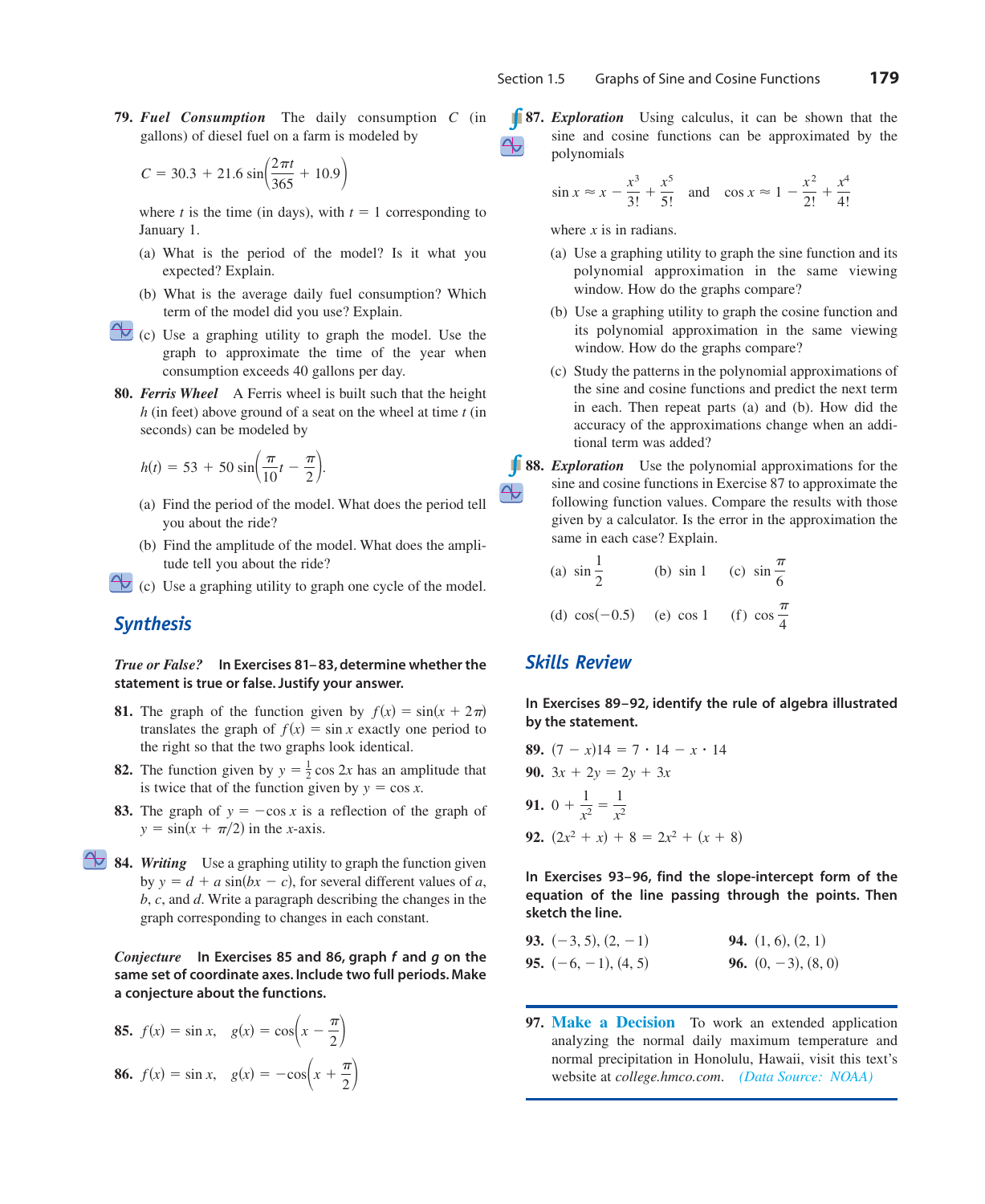### **Graphs of Other Trigonometric Functions 1.6**

### **What you should learn**

- Sketch the graphs of tangent functions.
- Sketch the graphs of cotangent functions.
- Sketch the graphs of secant and cosecant functions.
- Sketch the graphs of damped trigonometric functions.

## **Why you should learn it**

Trigonometric functions can be used to model real-life situations such as the distance from a television camera to a unit in a parade as in Exercise 76 on page 189.



**Photodisc/Getty Images**

# **Graph of the Tangent Function**

Recall that the tangent function is odd. That is,  $tan(-x) = -tan x$ . Consequently, the graph of  $y = \tan x$  is symmetric with respect to the origin. You also know from the identity  $\tan x = \sin x / \cos x$  that the tangent is undefined for values at which cos  $x = 0$ . Two such values are  $x = \pm \pi/2 \approx \pm 1.5708$ .

|          | 157                       | $-1.5$ |      |  |                        |  |
|----------|---------------------------|--------|------|--|------------------------|--|
| $\tan x$ | Undef. $ -1255.8  -14.1 $ |        | $-1$ |  | 14.1   1255.8   Undef. |  |

As indicated in the table, tan x increases without bound as x approaches  $\pi/2$  from the left, and decreases without bound as x approaches  $-\pi/2$  from the right. So, the graph of  $y = \tan x$  has *vertical asymptotes* at  $x = \pi/2$  and  $x = -\pi/2$ , as shown in Figure 1.59. Moreover, because the period of the tangent function is  $\pi$ , vertical asymptotes also occur when  $x = \pi/2 + n\pi$ , where *n* is an integer. The domain of the tangent function is the set of all real numbers other than  $x = \pi/2 + n\pi$ , and the range is the set of all real numbers.



PERIOD:  $\pi$ Domain: all  $x \neq \frac{\pi}{2} + n\pi$ Range:  $(-\infty, \infty)$ Vertical asymptotes:  $x = \frac{\pi}{2} + n\pi$ 

Sketching the graph of  $y = a \tan(bx - c)$  is similar to sketching the graph of  $y = a \sin(bx - c)$  in that you locate key points that identify the intercepts and asymptotes. Two consecutive vertical asymptotes can be found by solving the equations

$$
bx - c = -\frac{\pi}{2} \quad \text{and} \quad bx - c = \frac{\pi}{2}.
$$

The midpoint between two consecutive vertical asymptotes is an *-intercept of* the graph. The period of the function  $y = a \tan(bx - c)$  is the distance between two consecutive vertical asymptotes. The amplitude of a tangent function is not defined. After plotting the asymptotes and the *x*-intercept, plot a few additional points between the two asymptotes and sketch one cycle. Finally, sketch one or two additional cycles to the left and right.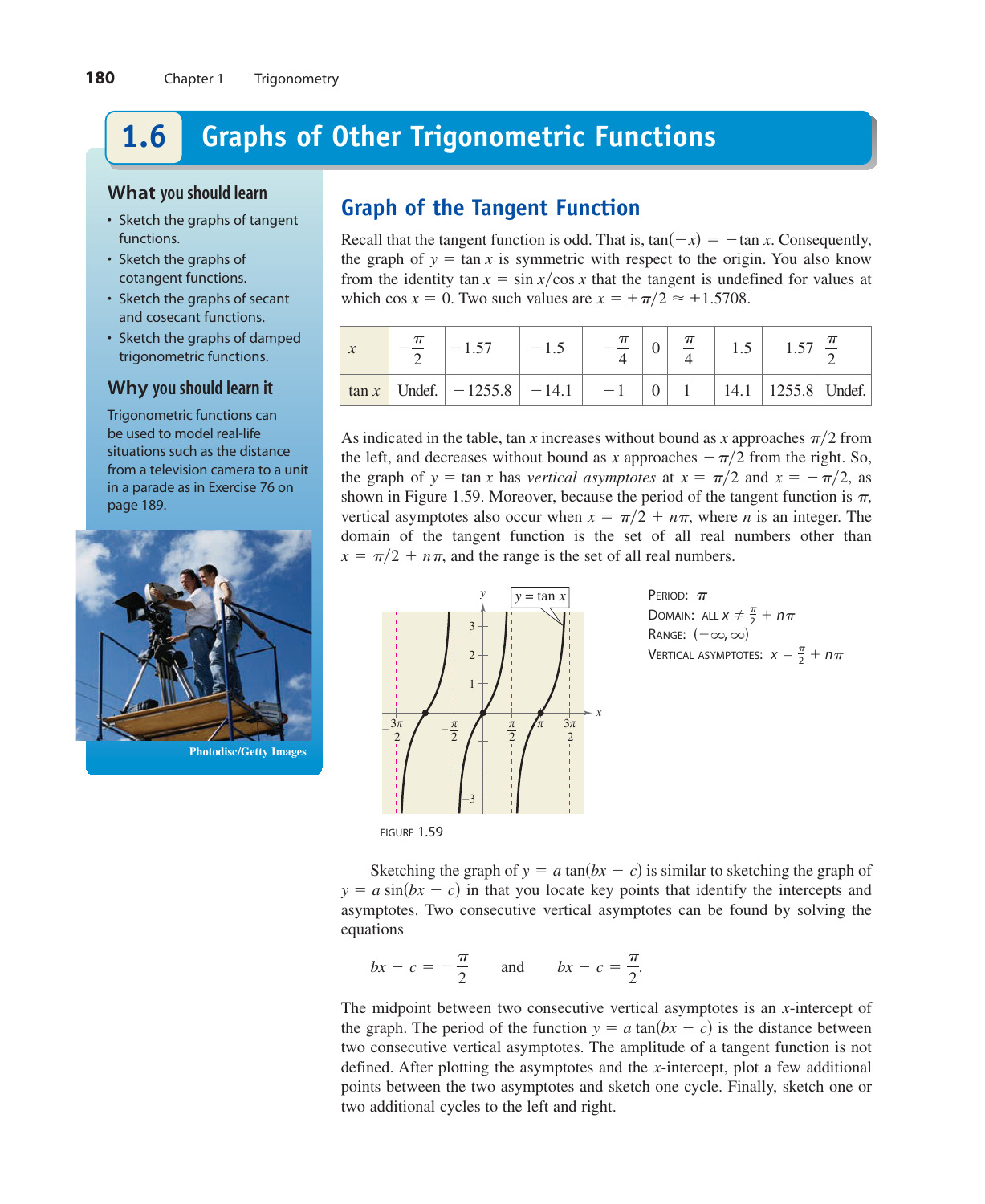**Example 1**

### **Sketching the Graph of a Tangent Function**

Sketch the graph of  $y = \tan \frac{x}{2}$  $\frac{1}{2}$ .

### **Solution**

By solving the equations

| $\mathcal{X}$<br>2 | $\pi$ | and | x.<br>$2^{\circ}$ | $\pi$ |
|--------------------|-------|-----|-------------------|-------|
| $x=-\pi$           |       |     | $x = \pi$         |       |

you can see that two consecutive vertical asymptotes occur at  $x = -\pi$  and  $x = \pi$ . Between these two asymptotes, plot a few points, including the  $x$ -intercept, as shown in the table. Three cycles of the graph are shown in Figure 1.60.

| $\boldsymbol{\chi}$ |        | $\pi$ |   | $\pi$ | $\pi$  |
|---------------------|--------|-------|---|-------|--------|
| $\tan \frac{x}{2}$  | Undef. | $-1$  | 0 |       | Undef. |



Now try Exercise 7.

### **Example 2**

**Sketching the Graph of a Tangent Function**

Sketch the graph of  $y = -3 \tan 2x$ .

### **Solution**

By solving the equations

| $\frac{\pi}{4}$<br>$2x =$<br>2 | and | $\frac{\pi}{\pi}$<br>$2x =$ |
|--------------------------------|-----|-----------------------------|
| π<br>$\mathcal{X}$             |     | $\frac{\pi}{4}$             |

you can see that two consecutive vertical asymptotes occur at  $x = -\pi/4$  and  $x = \pi/4$ . Between these two asymptotes, plot a few points, including the *x*-intercept, as shown in the table. Three cycles of the graph are shown in Figure 1.61.

|                          | $\pi$ |      |        |
|--------------------------|-------|------|--------|
| $-3$ tan 2x   Undef.   3 |       | $-3$ | Undef. |

### **NOW EXERCISE 9.** Now try Exercise 9.

By comparing the graphs in Examples 1 and 2, you can see that the graph of  $y = a \tan(bx - c)$  increases between consecutive vertical asymptotes when  $a > 0$ , and decreases between consecutive vertical asymptotes when  $a < 0$ . In other words, the graph for  $a < 0$  is a reflection in the *x*-axis of the graph for  $a > 0$ .



FIGURE 1.60



FIGURE 1.61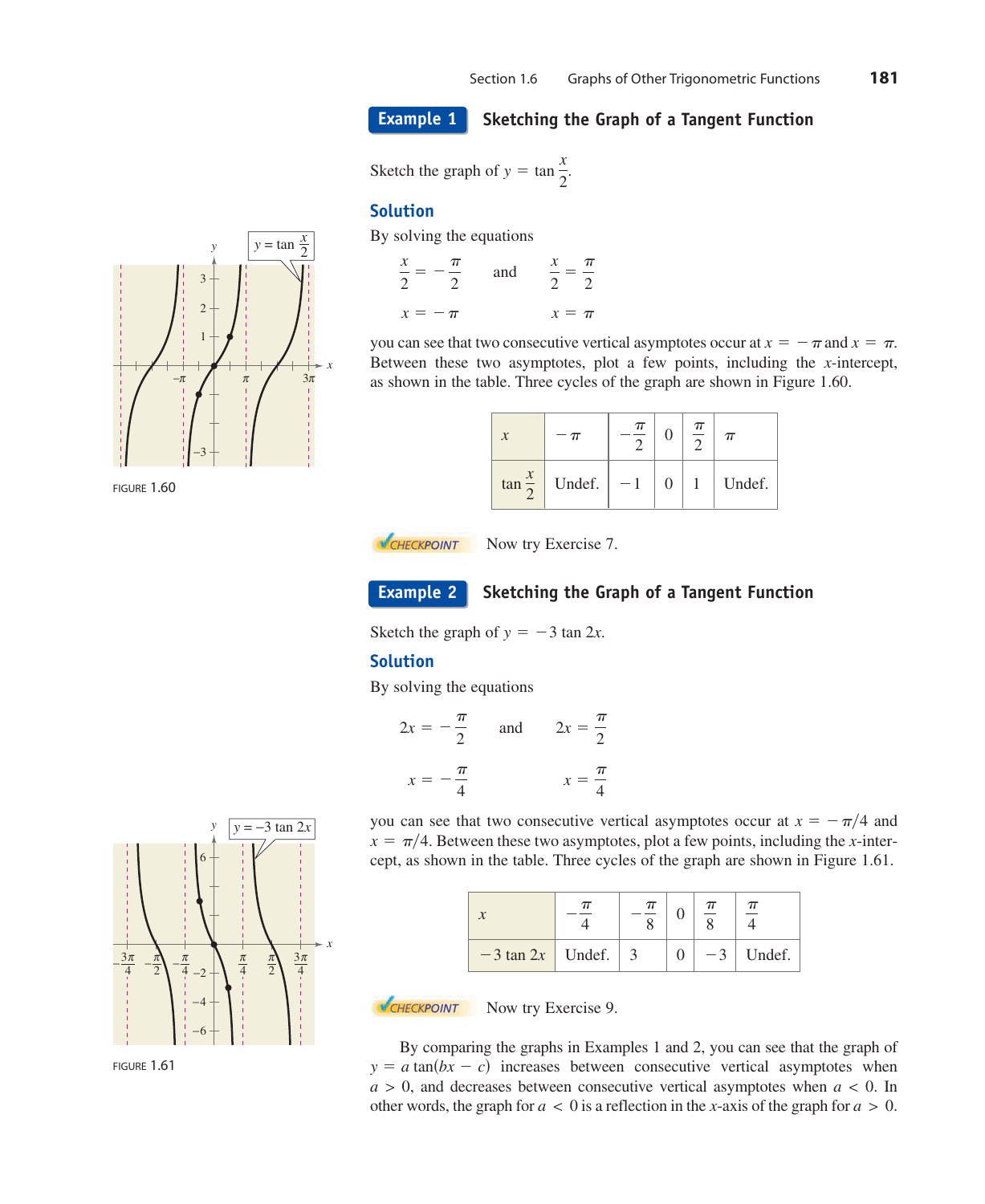# **Graph of the Cotangent Function**

The graph of the cotangent function is similar to the graph of the tangent function. It also has a period of  $\pi$ . However, from the identity

$$
y = \cot x = \frac{\cos x}{\sin x}
$$

## Technology

Some graphing utilities have difficulty graphing trigonometric functions that have vertical asymptotes. Your graphing utility may connect parts of the graphs of tangent, cotangent, secant, and cosecant functions that are not supposed to be connected. To eliminate this problem, change the mode of the graphing utility to dot mode.

you can see that the cotangent function has vertical asymptotes when  $\sin x$  is zero, which occurs at  $x = n\pi$ , where *n* is an integer. The graph of the cotangent function is shown in Figure 1.62. Note that two consecutive vertical asymptotes of the graph of  $y = a \cot(bx - c)$  can be found by solving the equations  $bx - c = 0$ and  $bx - c = \pi$ .





FIGURE 1.62



### **Sketching the Graph of a Cotangent Function**

Sketch the graph of  $y = 2 \cot \frac{x}{2}$  $\frac{1}{3}$ 

### **Solution**

By solving the equations

$$
\frac{x}{3} = 0 \qquad \text{and} \qquad \frac{x}{3} = \pi
$$

$$
x = 0 \qquad x = 3\pi
$$

you can see that two consecutive vertical asymptotes occur at  $x = 0$  and  $x = 3\pi$ . Between these two asymptotes, plot a few points, including the *x*-intercept, as shown in the table. Three cycles of the graph are shown in Figure 1.63. Note that the period is  $3\pi$ , the distance between consecutive asymptotes.

| $\mathbf{r}$ |                             | $3\pi$ | $3\pi$ | 9 $\pi$ | $3\pi$ |
|--------------|-----------------------------|--------|--------|---------|--------|
|              | $2 \cot \frac{x}{2}$ Undef. |        |        | $-2$    | Undef. |



FIGURE 1.63



**NOW CHECKPOINT** Now try Exercise 19.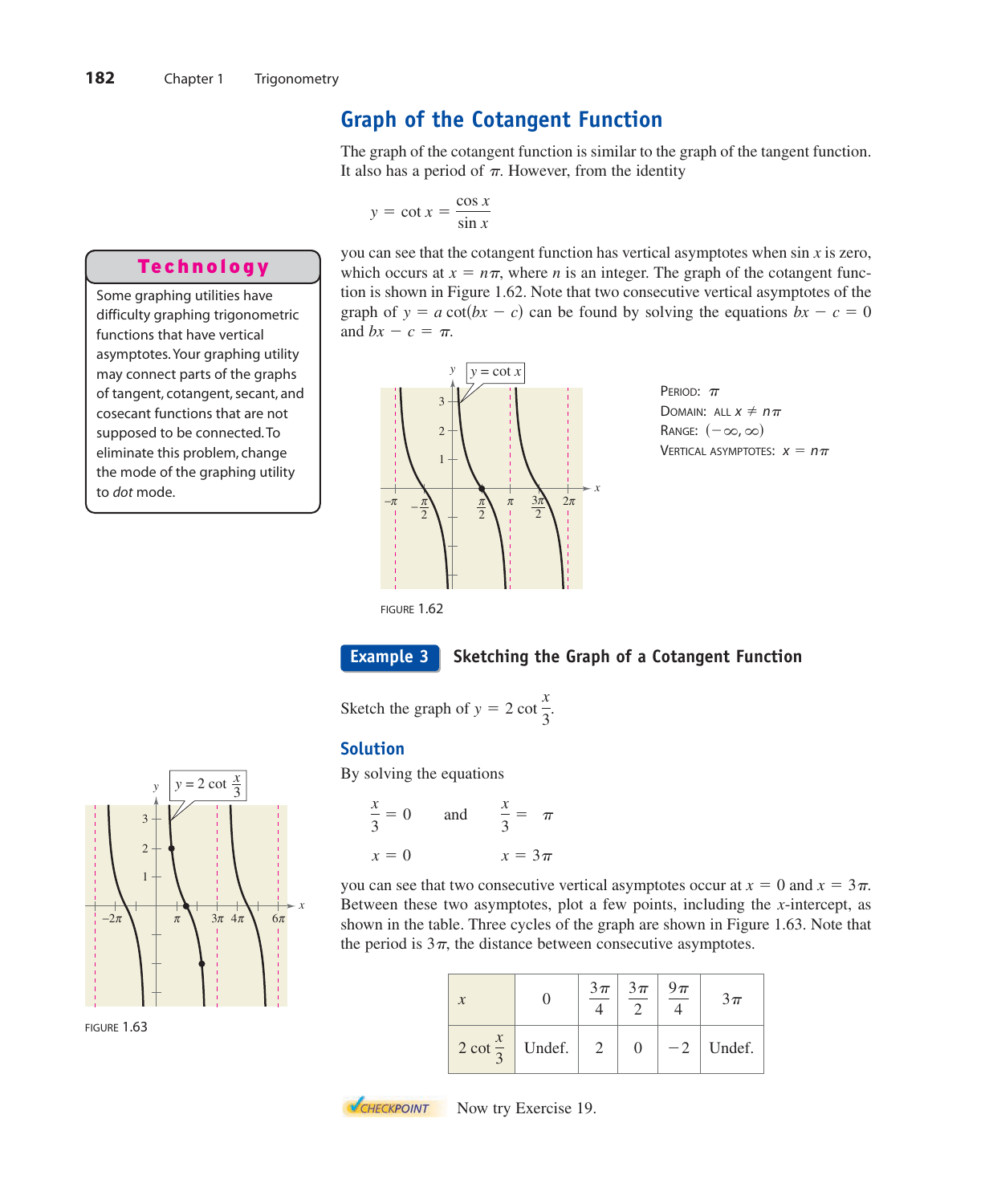# **Graphs of the Reciprocal Functions**

The graphs of the two remaining trigonometric functions can be obtained from the graphs of the sine and cosine functions using the reciprocal identities

$$
\csc x = \frac{1}{\sin x} \qquad \text{and} \qquad \sec x = \frac{1}{\cos x}.
$$

For instance, at a given value of x, the y-coordinate of sec x is the reciprocal of the y-coordinate of cos x. Of course, when  $\cos x = 0$ , the reciprocal does not exist. Near such values of x, the behavior of the secant function is similar to that of the tangent function. In other words, the graphs of

$$
an x = \frac{\sin x}{\cos x}
$$
 and  $\sec x = \frac{1}{\cos x}$ 

have vertical asymptotes at  $x = \pi/2 + n\pi$ , where *n* is an integer, and the cosine is zero at these *x*-values. Similarly,

$$
\cot x = \frac{\cos x}{\sin x} \qquad \text{and} \qquad \csc x = \frac{1}{\sin x}
$$

have vertical asymptotes where  $\sin x = 0$ —that is, at  $x = n\pi$ .

To sketch the graph of a secant or cosecant function, you should first make a sketch of its reciprocal function. For instance, to sketch the graph of  $y = \csc x$ , first sketch the graph of  $y = \sin x$ . Then take reciprocals of the y-coordinates to obtain points on the graph of  $y = \csc x$ . This procedure is used to obtain the graphs shown in Figure 1.64.



PERIOD:  $2\pi$ Domain: all  $x \neq n\pi$ Range:  $(-\infty, -1] \cup [1, \infty)$ Vertical asymptotes:  $x = n\pi$ SYMMETRY: ORIGIN FIGURE 1.64





In comparing the graphs of the cosecant and secant functions with those of the sine and cosine functions, note that the "hills" and "valleys" are interchanged. For example, a hill (or maximum point) on the sine curve corresponds to a valley (a relative minimum) on the cosecant curve, and a valley (or minimum point) on the sine curve corresponds to a hill (a relative maximum) on the cosecant curve, as shown in Figure 1.65. Additionally, *x*-intercepts of the sine and cosine functions become vertical asymptotes of the cosecant and secant functions, respectively (see Figure 1.65).



FIGURE 1.65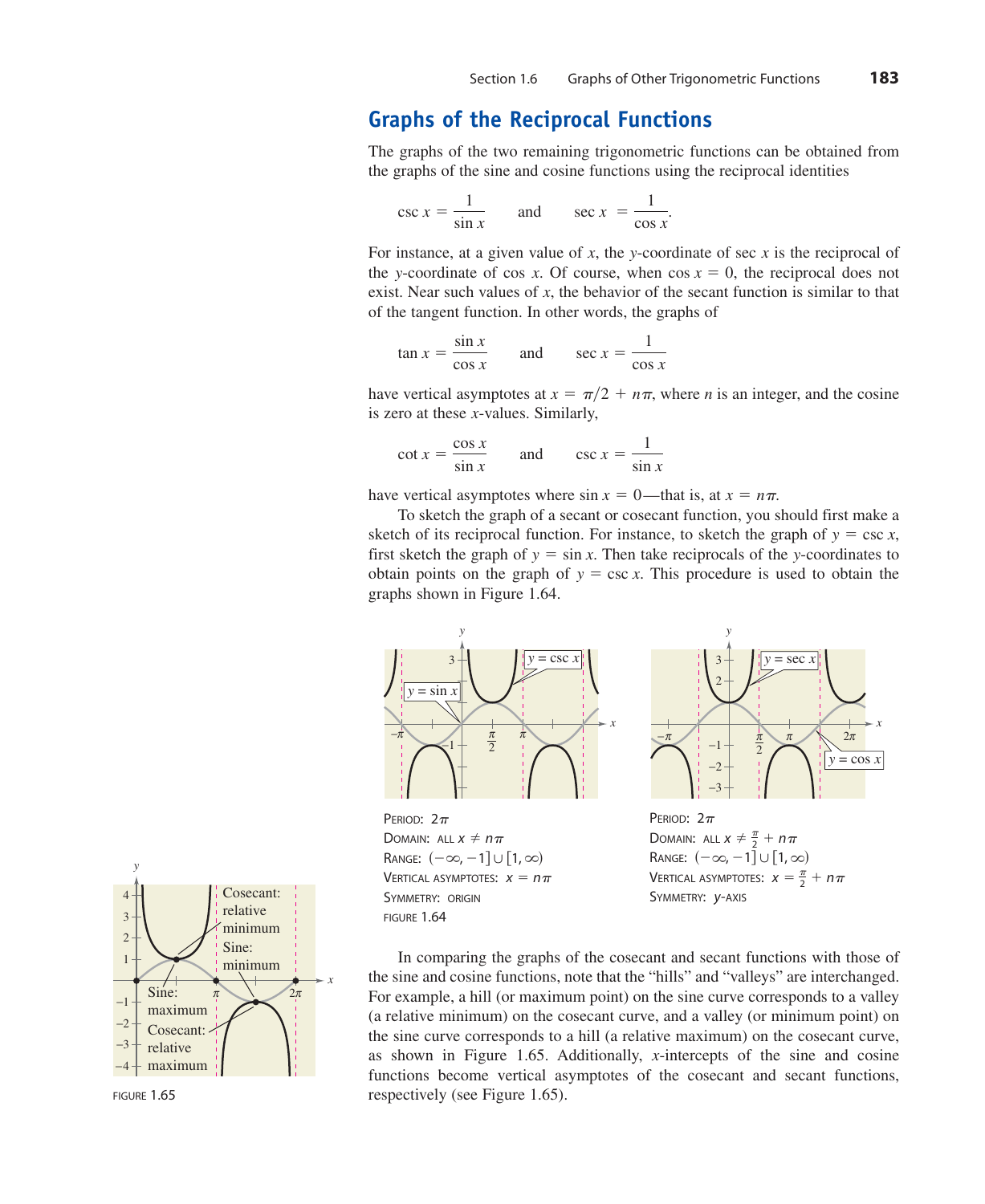### **Example 4**

### **Sketching the Graph of a Cosecant Function**

Sketch the graph of  $y = 2 \csc\left(x + \frac{\pi}{4}\right)$ .

### **Solution**

Begin by sketching the graph of

$$
y = 2\sin\left(x + \frac{\pi}{4}\right).
$$

For this function, the amplitude is 2 and the period is  $2\pi$ . By solving the equations

$$
x + \frac{\pi}{4} = 0 \qquad \text{and} \qquad x + \frac{\pi}{4} = 2\pi
$$

$$
x = -\frac{\pi}{4} \qquad \qquad x = \frac{7\pi}{4}
$$

you can see that one cycle of the sine function corresponds to the interval from  $x = -\frac{\pi}{4}$  to  $x = 7\frac{\pi}{4}$ . The graph of this sine function is represented by the gray curve in Figure 1.66. Because the sine function is zero at the midpoint and endpoints of this interval, the corresponding cosecant function

$$
y = 2 \csc\left(x + \frac{\pi}{4}\right)
$$

$$
= 2\left(\frac{1}{\sin\left(x + \left(\frac{\pi}{4}\right)\right)}\right)
$$

has vertical asymptotes at  $x = -\frac{\pi}{4}$ ,  $x = \frac{3\pi}{4}$ ,  $x = \frac{7\pi}{4}$ , etc. The graph of the cosecant function is represented by the black curve in Figure 1.66.

**NOW CHECKPOINT** Now try Exercise 25.

#### **Sketching the Graph of a Secant Function Example 5**

Sketch the graph of  $y = \sec 2x$ .

### **Solution**

Begin by sketching the graph of  $y = \cos 2x$ , as indicated by the gray curve in Figure 1.67. Then, form the graph of  $y = \sec 2x$  as the black curve in the figure. Note that the *x*-intercepts of  $y = \cos 2x$ 

$$
\left(-\frac{\pi}{4},0\right), \quad \left(\frac{\pi}{4},0\right), \quad \left(\frac{3\pi}{4},0\right), \ldots
$$

correspond to the vertical asymptotes

$$
x = -\frac{\pi}{4}
$$
,  $x = \frac{\pi}{4}$ ,  $x = \frac{3\pi}{4}$ , ...

of the graph of  $y = \sec 2x$ . Moreover, notice that the period of  $y = \cos 2x$  and  $y = \sec 2x$  is  $\pi$ .

Now try Exercise 27.







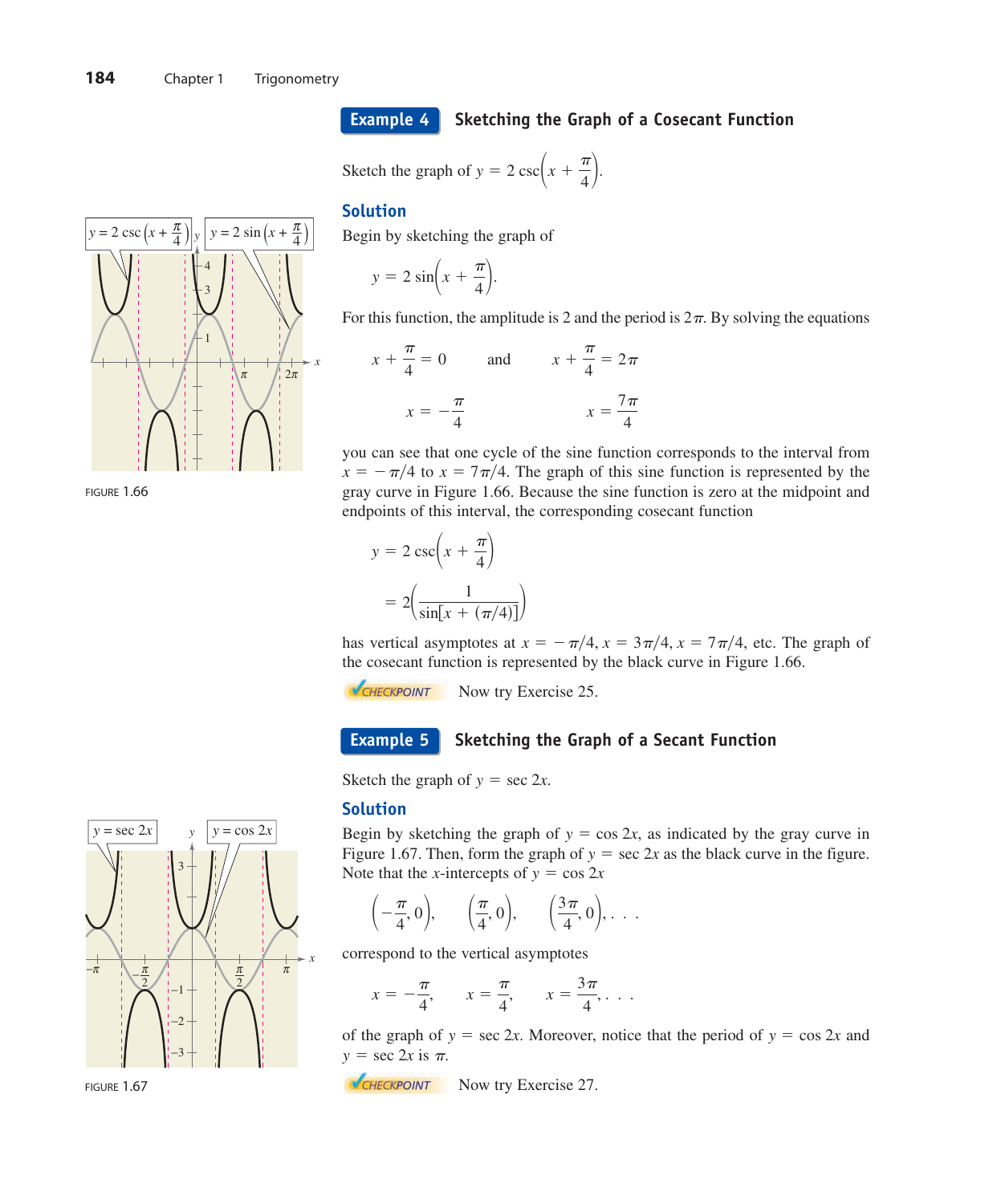# **Damped Trigonometric Graphs**

A *product* of two functions can be graphed using properties of the individual functions. For instance, consider the function

 $f(x) = x \sin x$ 

as the product of the functions  $y = x$  and  $y = \sin x$ . Using properties of absolute value and the fact that  $|\sin x| \leq 1$ , you have  $0 \leq |x| |\sin x| \leq |x|$ . Consequently,

$$
-|x| \le x \sin x \le |x|
$$

which means that the graph of  $f(x) = x \sin x$  lies between the lines  $y = -x$  and  $y = x$ . Furthermore, because

$$
f(x) = x \sin x = \pm x \qquad \text{at} \qquad x = \frac{\pi}{2} + n\pi
$$

and

at  $x = n\pi$  $f(x) = x \sin x = 0$ 

the graph of f touches the line  $y = -x$  or the line  $y = x$  at  $x = \pi/2 + n\pi$  and has *x*-intercepts at  $x = n\pi$ . A sketch of f is shown in Figure 1.68. In the function  $f(x) = x \sin x$ , the factor x is called the **damping factor.** 

#### **Damped Sine Wave Example 6**

Sketch the graph of

 $f(x) = x^2 \sin 3x$ .

### **Solution**

Consider  $f(x)$  as the product of the two functions

and  $y = x^2$  and  $y = \sin 3x$ 

each of which has the set of real numbers as its domain. For any real number *x*, you know that  $x^2 \ge 0$  and  $|\sin 3x| \le 1$ . So,  $x^2 |\sin 3x| \le x^2$ , which means that

 $-x^2 \le x^2 \sin 3x \le x^2$ .

ore, because

$$
f(x) = x^2 \sin 3x = \pm x^2
$$
 at  $x = \frac{\pi}{6} + \frac{n\pi}{3}$ 

$$
f(x) = x^2 \sin 3x = 0 \qquad \text{at} \qquad x = \frac{n\pi}{3}
$$

the graph of f touches the curves  $y = -x^2$  and  $y = x^2$  at  $x = \pi/6 + n\pi/3$  and

has intercepts at  $x = n\pi/3$ . A sketch is shown in Figure 1.69.

**NOW CHECKPOINT** Now try Exercise 29.



Do you see why the graph of 
$$
f(x) = x \sin x
$$
 touches the lines  $y = \pm x$  at  $x = \pi/2 + n\pi$  and why the graph has *x*-intercepts at  $x = n\pi$ ? Recall that the sine function is equal to 1 at  $\pi/2$ ,

 $f(x) = x^2 \sin 3x$  *y* funct  $3\pi/2, 5\pi/2, \ldots$  (odd multiples of  $\pi/2$ ) and is equal to 0 at  $\pi$ ,  $2\pi$ ,  $3\pi$ , ... (multiples of  $\pi$ ).

> −4 −6

 $y = -x^2$ 



*y*

FIGURE 1.68

why

 $y =$ 

 $f(x)$ 

*x at x* 

# **STUDY TIP**

$$
f(x) =
$$
\n
$$
f(x) =
$$
\n
$$
f(x) =
$$
\n
$$
f(x) =
$$
\n
$$
f(x) =
$$
\n
$$
f(x) =
$$
\n
$$
f(x) =
$$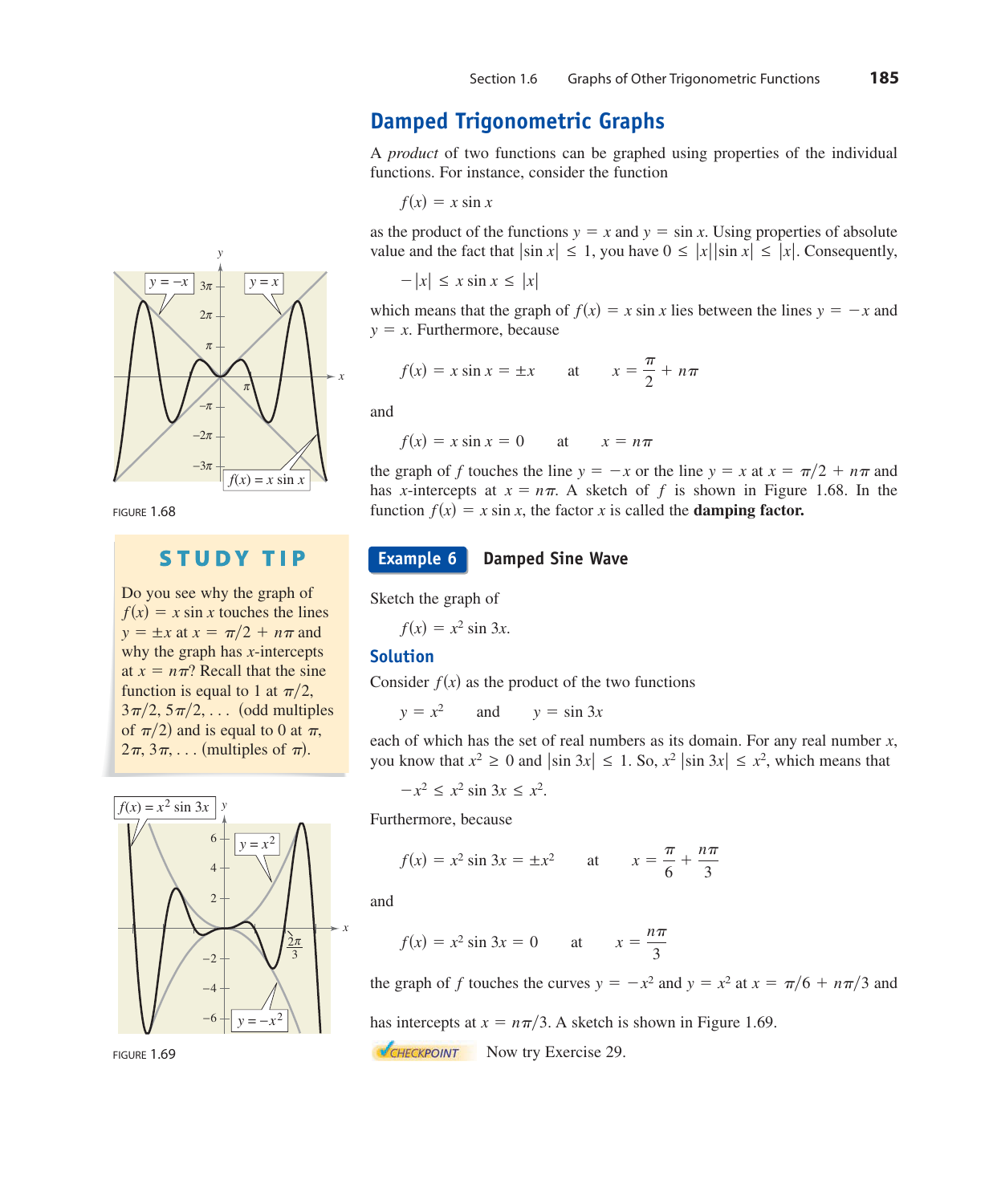

DOMAIN: ALL REALS  $\,$ Range:  $\,$   $[-1, 1]$ PERIOD:  $2\pi$ 



Domain: all  $x \neq n\pi$ Range:  $(-\infty, -1] \cup [1, \infty)$ PERIOD:  $2\pi$ FIGURE 1.70

Figure 1.70 summarizes the characteristics of the six basic trigonometric functions.



DOMAIN: ALL REALS  $Range: [-1, 1]$ PERIOD:  $2\pi$ 



Domain: all  $x \neq \frac{\pi}{2} + n\pi$ Range:  $(-\infty, -1] \cup [1, \infty)$ PERIOD:  $2\pi$ 



DOMAIN: ALL  $x \neq \frac{\pi}{2} + n\pi$ Range:  $(-\infty, \infty)$ PERIOD:  $\pi$ 



DOMAIN: ALL  $x \neq n\pi$ Range:  $(-\infty, \infty)$ PERIOD:  $\pi$ 

# $\boldsymbol{\mathcal{W}}$ RITING ABOUT  $\boldsymbol{\mathcal{M}}$ ATHEMATICS

**Combining Trigonometric Functions** Recall from Section P.9 that functions can be combined arithmetically. This also applies to trigonometric functions. For each of the functions

and  $h(x) = x + \sin x$  and  $h(x) = \cos x - \sin 3x$ 

(a) identify two simpler functions  $f$  and  $g$  that comprise the combination, (b) use a table to show how to obtain the numerical values of  $h(x)$  from the numerical values of  $f(x)$  and  $g(x)$ , and (c) use graphs of f and g to show how h may be formed. Can you find functions

 $f(x) = d + a \sin(bx + c)$  and  $g(x) = d + a \cos(bx + c)$ 

such that  $f(x) + g(x) = 0$  for all x?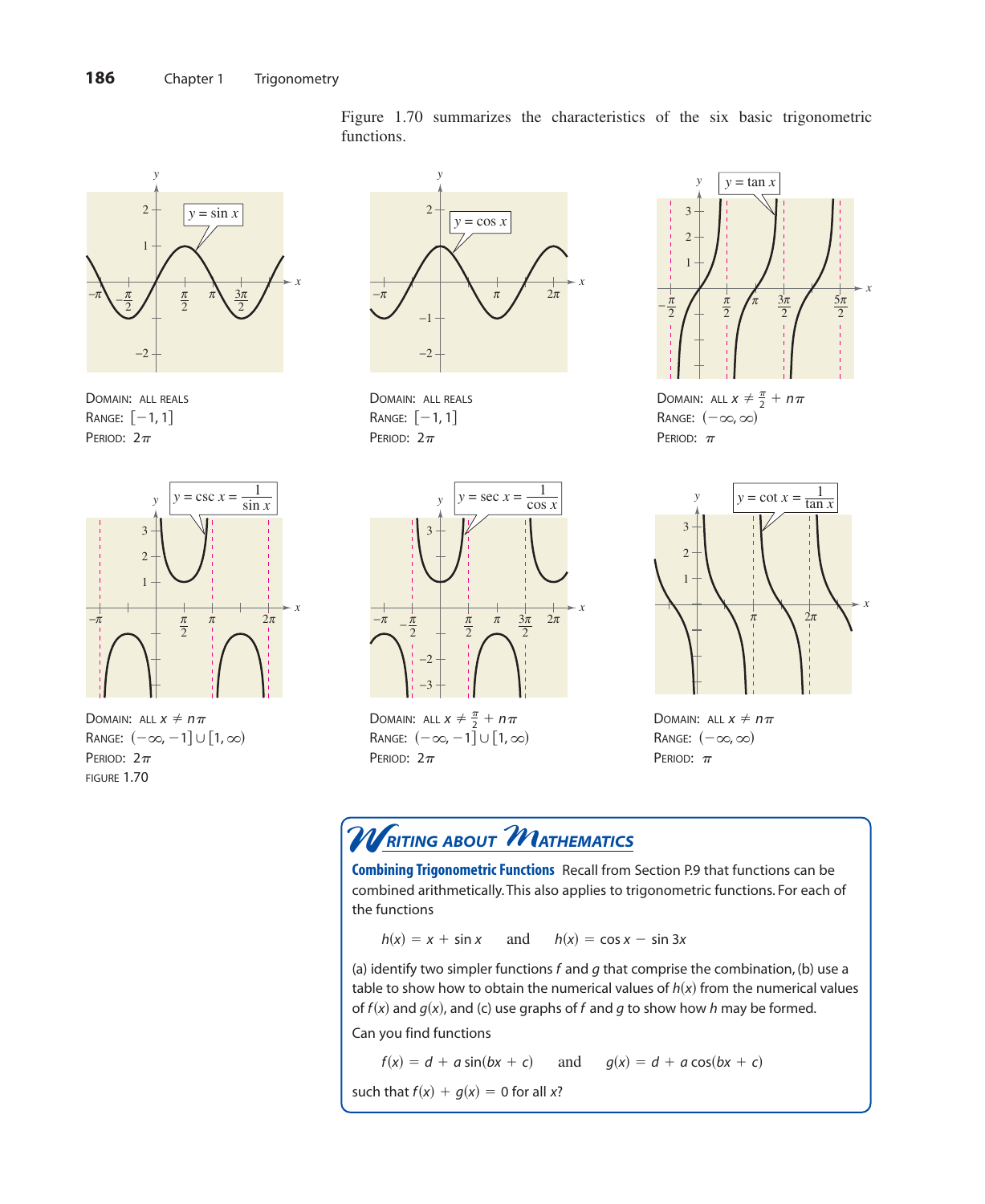# **1.6 Exercises**

### **VOCABULARY CHECK:** Fill in the blanks.

- **1.** The graphs of the tangent, cotangent, secant, and cosecant functions all have \_\_\_\_\_\_\_\_ asymptotes.
- **2.** To sketch the graph of a secant or cosecant function, first make a sketch of its corresponding function.
- **3.** For the functions given by  $f(x) = g(x) \cdot \sin x$ ,  $g(x)$  is called the \_\_\_\_\_\_\_\_\_ factor of the function  $f(x)$ .
- **4.** The period of  $y = \tan x$  is \_\_\_\_\_\_\_\_.
- **5.** The domain of  $y = \cot x$  is all real numbers such that \_\_\_\_\_\_\_\_.
- **6.** The range of  $y = \sec x$  is \_\_\_\_\_\_\_\_.
- **7.** The period of  $y = \csc x$  is \_\_\_\_\_\_\_.

**PREREQUISITE SKILLS REVIEW:** Practice and review algebra skills needed for this section at **[www.Eduspace.com.](www.Eduspace.com)**

**In Exercises 1–6, match the function with its graph. State the period of the function. [The graphs are labeled (a), (b), (c), (d), (e), and (f).]**





**1.**  $y = \sec 2x$ 







3

*y*

1

*x*



*y* = sec 2*x* 2. *y* = tan  $\frac{x}{2}$ 

**3.**  $y = \frac{1}{2} \cot \pi x$  **4.**  $y = -\csc x$ 

**5.**  $y = \frac{1}{2} \sec \frac{\pi x}{2}$  **6.**  $y = \frac{1}{2} \sec \frac{\pi x}{2}$  **6.**  $y = -2 \sec \frac{\pi x}{2}$  **In Exercises 7–30, sketch the graph of the function. Include two full periods.**

| 7. $y = \frac{1}{3} \tan x$                         | 8. $y = \frac{1}{4} \tan x$                           |
|-----------------------------------------------------|-------------------------------------------------------|
| 9. $y = \tan 3x$                                    | <b>10.</b> $y = -3 \tan \pi x$                        |
| 11. $y = -\frac{1}{2} \sec x$                       | 12. $y = \frac{1}{4} \sec x$                          |
| 13. $y = \csc \pi x$                                | 14. $y = 3 \csc 4x$                                   |
| 15. $y = \sec \pi x - 1$                            | 16. $y = -2 \sec 4x + 2$                              |
| 17. $y = \csc \frac{x}{2}$                          | 18. $y = \csc \frac{x}{3}$                            |
| 19. $y = \cot \frac{x}{2}$                          | 20. $y = 3 \cot \frac{\pi x}{2}$                      |
| 21. $y = \frac{1}{2} \sec 2x$                       | <b>22.</b> $y = -\frac{1}{2} \tan x$                  |
| <b>23.</b> $y = \tan \frac{\pi x}{4}$               | <b>24.</b> $y = \tan(x + \pi)$                        |
| 25. $y = \csc(\pi - x)$                             | <b>26.</b> $y = \csc(2x - \pi)$                       |
| 27. $y = 2 \sec(x + \pi)$                           | 28. $y = -\sec \pi x + 1$                             |
| <b>29.</b> $y = \frac{1}{4}\csc(x + \frac{\pi}{4})$ | <b>30.</b> $y = 2 \cot\left(x + \frac{\pi}{2}\right)$ |

### **In Exercises 31– 40, use a graphing utility to graph the function. Include two full periods.**

| 31. $y = \tan \frac{x}{3}$                                               | 32. $y = -\tan 2x$                                                    |
|--------------------------------------------------------------------------|-----------------------------------------------------------------------|
| 33. $y = -2 \sec 4x$                                                     | 34. $y = \sec \pi x$                                                  |
| <b>35.</b> $y = \tan\left(x - \frac{\pi}{4}\right)$                      | <b>36.</b> $y = \frac{1}{4} \cot\left(x - \frac{\pi}{2}\right)$       |
| 37. $y = -\csc(4x - \pi)$                                                | <b>38.</b> $y = 2 \sec(2x - \pi)$                                     |
| <b>39.</b> $y = 0.1 \tan \left( \frac{\pi x}{4} + \frac{\pi}{4} \right)$ | 40. $y = \frac{1}{3}\sec\left(\frac{\pi x}{2} + \frac{\pi}{2}\right)$ |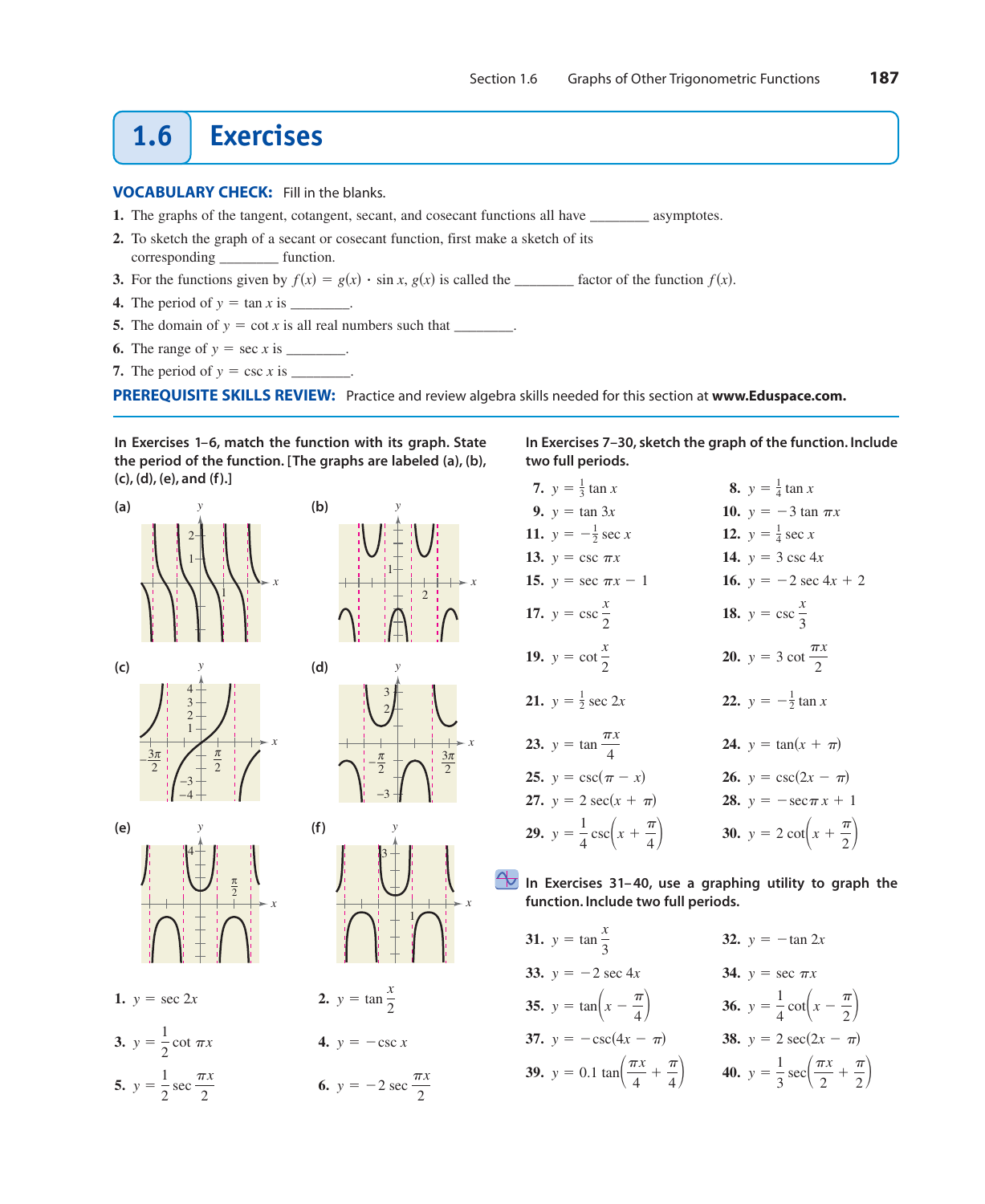**In Exercises 41– 48, use a graph to solve the equation on the**  $[ -2\pi, 2\pi ]$ .

41. 
$$
\tan x = 1
$$
  
\n42.  $\tan x = \sqrt{3}$   
\n43.  $\cot x = -\frac{\sqrt{3}}{3}$   
\n44.  $\cot x = 1$   
\n45.  $\sec x = -2$   
\n46.  $\sec x = 2$   
\n47.  $\csc x = \sqrt{2}$   
\n48.  $\csc x = -\frac{2\sqrt{3}}{3}$ 

**In Exercises 49 and 50, use the graph of the function to determine whether the function is even, odd, or neither.**

**49.** 
$$
f(x) = \sec x
$$
 **50.**  $f(x) = \tan x$ 

**51.** *Graphical Reasoning* Consider the functions given by

$$
f(x) = 2 \sin x \quad \text{and} \quad g(x) = \frac{1}{2} \csc x
$$

on the interval  $(0, \pi)$ .

- (a) Graph  $f$  and  $g$  in the same coordinate plane.
- (b) Approximate the interval in which  $f > g$ .
- (c) Describe the behavior of each of the functions as *x* approaches  $\pi$ . How is the behavior of g related to the behavior of  $f$  as  $x$  approaches  $\pi$ ?

**52.** *Graphical Reasoning* Consider the functions given by

$$
f(x) = \tan \frac{\pi x}{2}
$$
 and  $g(x) = \frac{1}{2} \sec \frac{\pi x}{2}$ 

on the interval  $(-1, 1)$ .

- (a) Use a graphing utility to graph  $f$  and  $g$  in the same viewing window.
- (b) Approximate the interval in which  $f < g$ .
- (c) Approximate the interval in which  $2f < 2g$ . How does the result compare with that of part (b)? Explain.

 $\Leftrightarrow$ **In Exercises 53–56, use a graphing utility to graph the two equations in the same viewing window. Use the graphs to determine whether the expressions are equivalent. Verify the results algebraically.**

53. 
$$
y_1 = \sin x \csc x
$$
,  $y_2 = 1$   
54.  $y_1 = \sin x \sec x$ ,  $y_2 = \tan x$   
55.  $y_1 = \frac{\cos x}{\sin x}$ ,  $y_2 = \cot x$   
56.  $y_1 = \sec^2 x - 1$ ,  $y_2 = \tan^2 x$ 

**In Exercises 57– 60, match the function with its graph.** Describe the behavior of the function as x approaches **zero. [The graphs are labeled (a), (b), (c), and (d).]**



*Conjecture* In Exercises 61–64, graph the functions f and **Use the graphs to make a conjecture about the** *g***. relationship between the functions.**

**61.** 
$$
f(x) = \sin x + \cos\left(x + \frac{\pi}{2}\right), \quad g(x) = 0
$$
  
\n**62.**  $f(x) = \sin x - \cos\left(x + \frac{\pi}{2}\right), \quad g(x) = 2 \sin x$   
\n**63.**  $f(x) = \sin^2 x, \quad g(x) = \frac{1}{2}(1 - \cos 2x)$   
\n**64.**  $f(x) = \cos^2 \frac{\pi x}{2}, \quad g(x) = \frac{1}{2}(1 + \cos \pi x)$ 

**60.**  $g(x) = |x| \cos x$ 

**In Exercises 65–68, use a graphing utility to graph the function and the damping factor of the function in the same viewing window. Describe the behavior of the** function as x increases without bound.

**65.** 
$$
g(x) = x \cos \pi x
$$
  
\n**66.**  $f(x) = x^2 \cos x$   
\n**67.**  $f(x) = x^3 \sin x$   
\n**68.**  $h(x) = x^3 \cos x$ 

*Exploration* In Exercises 69–74, use a graphing utility to **graph the function. Describe the behavior of the function as approaches zero.** *x*

**69.** 
$$
y = \frac{6}{x} + \cos x, \quad x > 0
$$
 **70.**  $y = \frac{4}{x} + \sin 2x, \quad x > 0$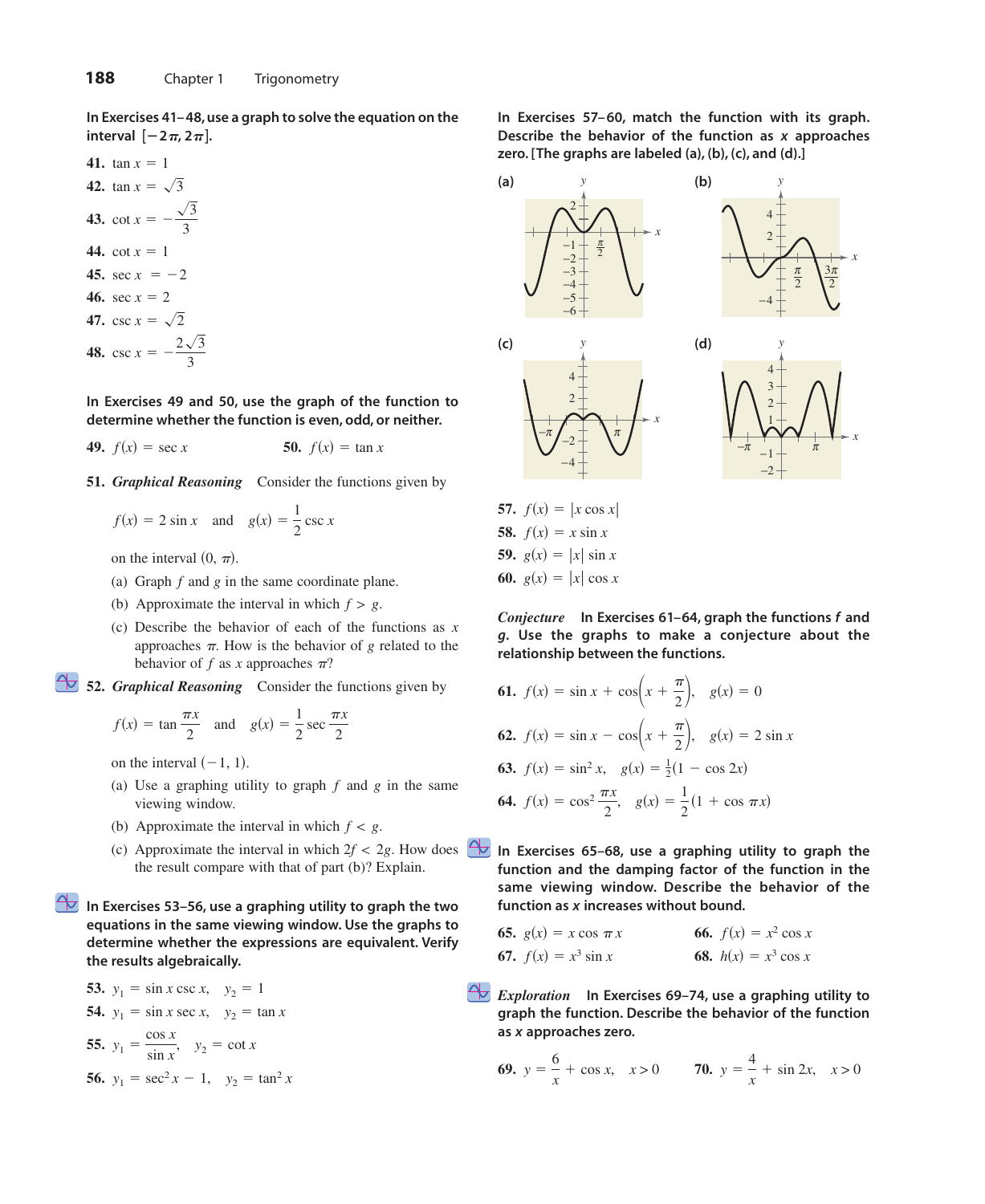**71.** 
$$
g(x) = \frac{\sin x}{x}
$$
  
\n**72.**  $f(x) = \frac{1 - \cos x}{x}$   
\n**73.**  $f(x) = \sin \frac{1}{x}$   
\n**74.**  $h(x) = x \sin \frac{1}{x}$ 

**75.** *Distance* A plane flying at an altitude of 7 miles above a radar antenna will pass directly over the radar antenna (see figure). Let *d* be the ground distance from the antenna to the point directly under the plane and let  $x$  be the angle of elevation to the plane from the antenna. (*d* is positive as the plane approaches the antenna.) Write  $d$  as a function of  $x$ and graph the function over the interval  $0 < x < \pi$ .



**76.** *Television Coverage* A television camera is on a reviewing platform 27 meters from the street on which a parade will be passing from left to right (see figure). Write the distance d from the camera to a particular unit in the parade as a function of the angle  $x$ , and graph the function over the interval  $-\pi/2 < x < \pi/2$ . *(Consider x as* negative when a unit in the parade approaches from the left.)



## Model It

77. Predator-Prey Model The population C of coyotes (a  $\triangleleft$ predator) at time  $t$  (in months) in a region is estimated to be

$$
C = 5000 + 2000 \sin \frac{\pi t}{12}
$$

and the population  $R$  of rabbits (its prey) is estimated to be

# Model It (continued)

$$
R = 25,000 + 15,000 \cos \frac{\pi t}{12}.
$$

- (a) Use a graphing utility to graph both models in the same viewing window. Use the window setting  $0 \le t \le 100$ .
- (b) Use the graphs of the models in part (a) to explain the oscillations in the size of each population.
- (c) The cycles of each population follow a periodic pattern. Find the period of each model and describe several factors that could be contributing to the cyclical patterns.
- **78.** Sales The projected monthly sales S (in thousands of units) of lawn mowers (a seasonal product) are modeled by  $S = 74 + 3t - 40 \cos(\pi t/6)$ , where t is the time (in months), with  $t = 1$  corresponding to January. Graph the sales function over 1 year.
- **79.** *Meterology* The normal monthly high temperatures *H* (in degrees Fahrenheit) for Erie, Pennsylvania are approximated by

$$
H(t) = 54.33 - 20.38 \cos \frac{\pi t}{6} - 15.69 \sin \frac{\pi t}{6}
$$

and the normal monthly low temperatures  $L$  are approximated by

$$
L(t) = 39.36 - 15.70 \cos \frac{\pi t}{6} - 14.16 \sin \frac{\pi t}{6}
$$

where *t* is the time (in months), with  $t = 1$  corresponding to January (see figure). (Source: National Oceanic and Atmospheric Administration)



- (a) What is the period of each function?
- (b) During what part of the year is the difference between the normal high and normal low temperatures greatest? When is it smallest?
- (c) The sun is northernmost in the sky around June 21, but the graph shows the warmest temperatures at a later date. Approximate the lag time of the temperatures relative to the position of the sun.